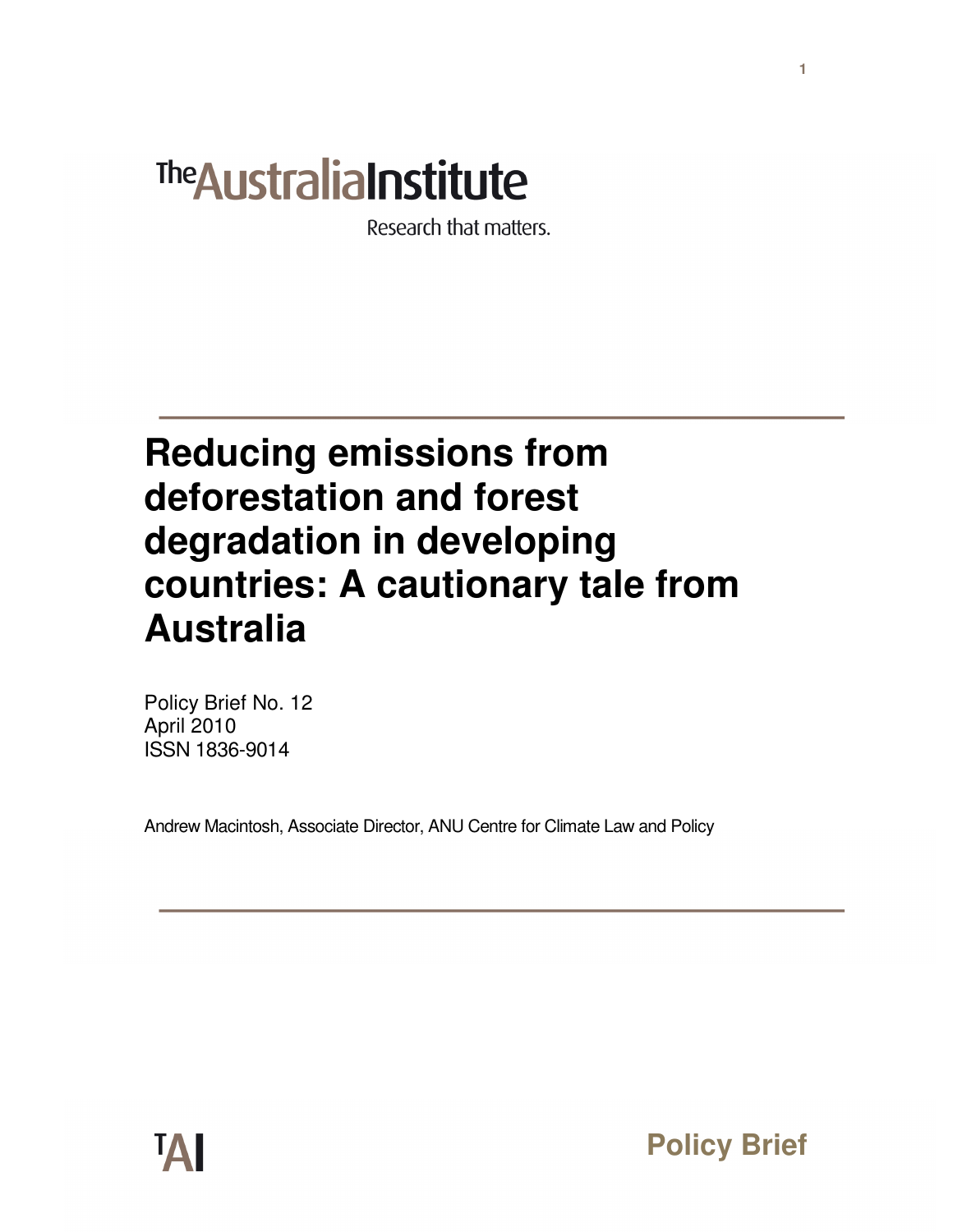# **Acknowledgements**

Thanks to Dr Phil Gibbons and Dr Richard Denniss for their comments on an earlier draft of this paper. Any errors remain the responsibility of the author.

#### **Abstract**

If a binding agreement can be reached on a post-2012 international climate regime, it is likely to include a market-based instrument for reducing emissions from deforestation and forest degradation (REDD) and enhancing forest sinks in developing countries (collectively known as 'REDD-plus'). Under such a scheme, countries that reduce net REDD emissions below a pre-set baseline would receive credits that could be sold in carbon markets and used by purchasing nations to meet their international mitigation obligations. This paper draws on the Australian experience with deforestation to identify some of the issues that might obstruct progress on REDD. For the past 20 years, Australia has had the highest rate of deforestation in the developed world—370,000 ha of 'Kyoto forests' were cleared annually between 1990 and 2007, resulting in the emission of ~80 MtCO2-e/yr. It is also the only developed country that will rely on reduced deforestation emissions as the primary way of meeting its quantified emission reduction target under the Kyoto Protocol. Australia's approach to deforestation issues, both domestically and internationally, provides valuable insights into the difficulties a REDD-plus scheme might encounter in the future.

#### **1 Introduction**

The Copenhagen Climate Conference held in December 2009 was expected to produce a binding legal agreement on a post-2012 international climate regime. This did not occur and the only major output from the conference was a political agreement, the Copenhagen Accord.<sup>1</sup> The failure to reach a binding legal outcome was primarily a result of differences between the major emitting countries on mitigation commitments. But while these issues could not be resolved, there were clear signs of progress on an international scheme to reduce greenhouse gas emissions from deforestation and forest degradation (REDD) and enhance forest sinks in developing countries (collectively known as 'REDD-plus').<sup>2</sup>

If an international REDD-plus scheme is introduced, it is likely to include a market-linked component under which countries that reduce net REDD emissions below a pre-set baseline (or reference level) would receive credits that could be sold in carbon markets and used by purchasing nations to meet their international mitigation obligations. As offsets, REDD credits would not normally result in a net reduction in global emissions; they would merely redistribute them. The primary aim of the scheme would be to lower abatement costs and promote sustainable development in developing countries, not unlike the Kyoto Protocol's Clean Development Mechanism (CDM).

The pros and cons of market-linked REDD schemes have been extensively debated in the literature.<sup>3</sup> Supporters have focused on the potential for these schemes to lower abatement

 $\frac{1}{1}$  UNFCCC Secretariat, Copenhagen Accord. Decision -/CP15, 2009. http://unfccc.int/files/meetings/cop\_15/application/pdf/cop15\_cph\_auv.pdf.

<sup>2</sup> See Copenhagen Accord, paragraphs 6 and 8; FCCC/SBSTA/2009/L.19/Add.1; and FCCC/AWGLCA/2009/L.7/Add.6.

<sup>3</sup> K Karousakis and J Corfee-Morlot, Financing Mechanisms to Reduce Emissions from Deforestation: Issues in Design and Implementation. Organisation for Economic Cooperation and Development (OECD), Paris, France, 2007; M Skutsch, N Bird, E Trines, M Dutschke, P Frumhoff, B de Jong, P van Laake, O Masera and D

Murdiyarso, 'Clearing the way for reducing emissions from tropical deforestation'. Environmental Science Policy 10: 2007, pp. 322–334;

J Eliasch, Climate Change: Financing Global Forests—The Eliasch Review. H M Stationery Office,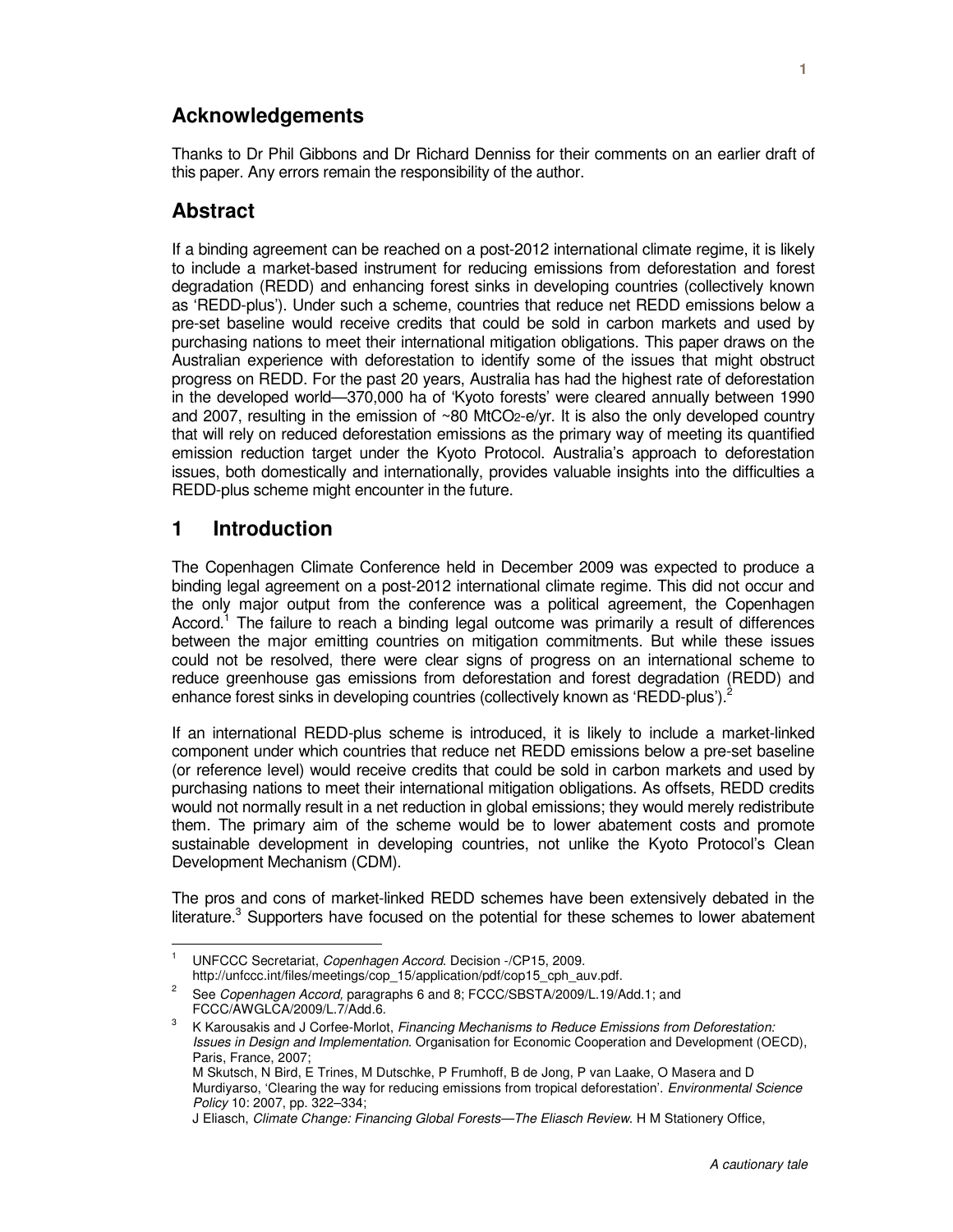costs, promote sustainable development, and generate complementary environmental benefits, for example biodiversity conservation, improved air quality, and protection against land degradation. Advocates also contend that only a market-linked scheme would have the capacity to generate sufficient resources to significantly reduce REDD emissions.

The case against market-linked schemes is based primarily on their capacity to undermine the environmental integrity of the international climate regime by generating credits that do not represent real abatement. Concerns have also been raised about the potential for a marketlinked scheme to stall abatement in other sectors (often described as 'market flooding'), cause poverty and dislocation, adversely affect the interests of Indigenous peoples and local communities, and threaten the sovereignty of developing countries.

Several recent studies have stepped beyond the debate about the viability of a market-linked scheme and concentrated instead on the practical obstacles that such a scheme might encounter.<sup>4</sup> Following this line of research, this paper draws on the Australian experience with deforestation to identify some of the issues that could hinder progress on an environmentally effective international REDD-plus scheme. The relevance of Australian deforestation is related to two factors. First, for the past 20 years Australia has had the highest rate of deforestation in the developed world;<sup>5</sup> 370,000 ha of 'Kyoto forests'<sup>6</sup> were cleared annually between 1990 and 2007, resulting in the emission of ~80 MtCO2-e/yr.<sup>7</sup> The vast majority of this deforestation was agriculture-related (clearing for grazing and cropping).<sup>8</sup> Australia's efforts to control deforestation provide useful lessons for the design and implementation of a REDD scheme. Secondly, Australia is the only developed country intending to rely on reduced deforestation emissions as the primary way of meeting its quantified emission reduction target under the Kyoto Protocol. Australia's approach to deforestation issues under the Protocol highlights the types of issues that a REDD-plus scheme might encounter in the future.

 $\overline{a}$ 

A Angelsen, S Brown, C Loisel, L Peskett, C Streck and D Zarin, Reducing Emissions from Deforestation and Forest Degradation (REDD): An Options Assessment Report. Report for the Government of Norway, Meridian Institute, Washington DC, US, 2009.

4 C Potvin, B Guay and L Pedroni, 'Is reducing emissions from deforestation financially feasible? A Panamanian case study'. Climate Policy 8: 2008, pp. 23–40; E Corbera, M Estrada and K Brown, 'Reducing greenhouse gas emissions from deforestation and forest degradation in developing countries: revisiting the assumptions'. Climatic Change, 2010. Doi: 10.1007/s10584-009-9773-1.

5 UNFCCC Secretariat, 'GHG data from UNFCCC', 2010. http://unfccc.int/ghg\_data/ghg\_data\_unfccc/items/4146.php. Accessed 16 February 2010.

London, UK, 2008;

D Humphreys, 'The politics of "Avoided Deforestation": historical context and contemporary issues'. International Forestry Review 10(3): 2008, pp. 433–442;

I Fry, 'Reducing Emissions from Deforestation and Forest Degradation: Opportunities and Pitfalls in Developing a New Legal Regime'. Review of European Community and International Environmental Law 17(2): 2008, pp. 166–182;

T Neeff and F Ascui, 'Lessons from carbon markets for designing an effective REDD architecture'. Climate Policy 9: 2009, pp. 306–315;

M Collett, 'In the REDD: A Conservative Approach to Reducing Emissions from Deforestation and Forest Degradation'. Carbon and Climate Law Review 3(3): 2009, pp. 324–339;

 $6$  Kyoto forests' refers to areas that meet the definition of a forest for the purposes of the Kyoto Protocol. See FCCC/CP/2001/13/Add.1.

<sup>7</sup> Australian Department of Climate Change (ADCC), 'Australian Greenhouse Emissions Information System', 2010. http://www.climatechange.gov.au/climate-change/emissions.aspx. Accessed 12 February 2010. Readers should note that this emission estimate refers to net deforestation—it includes sinks from regrowth on deforested land units.

<sup>8</sup> ADCC, 'Australian Greenhouse Emissions Information System'; Queensland Department of Environment and Resource Management (QDERM), Land cover change in Queensland 2007–08: a Statewide Landcover and Trees Study (SLATS) Report. Queensland Government, Brisbane, Australia, 2009.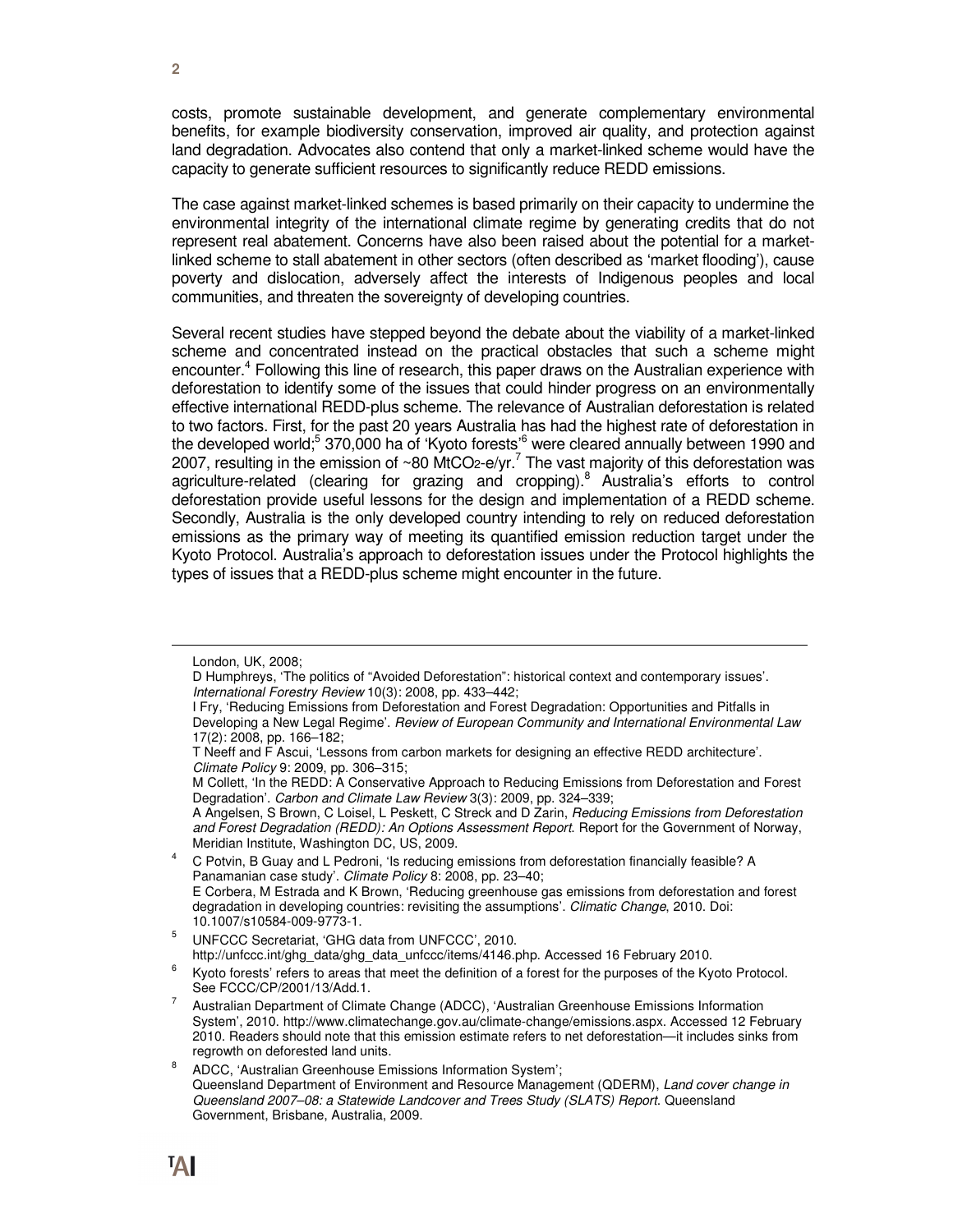The paper is set out as follows. Section 2 describes how deforestation is treated under the Kyoto Protocol and explores Australia's involvement in the negotiation of the relevant provisions of the Protocol. Section 3 outlines a history of deforestation reform in Australia and analyses how effective the reform process has been. Section 4 identifies a number of REDDrelated lessons that can be drawn from the Australian experience with deforestation. Section 5 provides a conclusion.

# **2 Australia, deforestation and the international climate regime**

In the dying moments of the Kyoto Protocol negotiations in 1997, the Australian Government threatened not to sign unless amendments were made to the rules regarding land use, landuse change and forestry (LULUCF) to accommodate Australia's interests.<sup>9</sup> Australia's primary request was for deforestation (or land-use change (LUC)) emissions to be included in its base year (1990) because these emissions had fallen by approximately 50 per cent over the period 1990 to 1997 (Figure 1). Including deforestation emissions in its base year would allow Australia to receive credit for reductions that had already occurred and offset emission increases in other sectors during the first commitment period, 2008 to 2012.

Desperate to reach agreement, the international community acceded to Australia's demands. The resulting amendment to Article 3.7 of the Kyoto Protocol, known as either Article 3.7(2) or simply the 'Australia clause', reads:

Those Parties included in Annex I for whom land-use change and forestry constituted a net source of greenhouse gas emissions in 1990 shall include in their 1990 emissions base year or period the aggregate anthropogenic carbon dioxide equivalent emissions by sources minus removals by sinks in 1990 from land-use change for the purposes of calculating their assigned amount.<sup>10</sup>

This clause allows countries with net emissions from LULUCF in 1990 to include deforestation emissions in their base-year emissions estimate. Australia is one of eight developed countries in the Annex I block to satisfy the conditions attaching to this clause.<sup>11</sup> Two of these (Denmark and Iceland) had no deforestation emissions in the base year and Russia has chosen not to claim the benefits of Article 3.7(2). Four others, Ireland, the Netherlands, Portugal and the UK, all members of the European Community, have included deforestation emissions in their base year. However, the effect on the mitigation obligations of these countries is negligible as their combined deforestation emissions in 1990 were 1.4 MtCO<sub>2</sub>-e.<sup>12</sup> In contrast, the capacity to include deforestation emissions in its base year will give Australia an 'offset' worth approximately 60 to 100 MtCO<sub>2</sub>-e per annum during the first commitment period.<sup>13,</sup>

<sup>10</sup> UNFCCC, The Kyoto Protocol, UN, 1998, Article 3.7.

<sup>-&</sup>lt;br>9 C Hamilton and L Vellen, 'Land-use change in Australia and the Kyoto Protocol'. Environmental Science & Policy 2: 1999, pp. 145–152;

C Hamilton, Running from the Storm: The Development of Climate Change Policy in Australia. UNSW Press, Kensington, Australia, 2001;

C Hamilton, Scorcher: The Dirty Politics of Climate Change. Black Inc Agenda, Melbourne, Australia, 2007;

G Pearse, High and Dry: John Howard, Climate Change and the Selling of Australia's Future. Penguin Books Australia, Camberwell, Australia, 2007.

<sup>&</sup>lt;http://unfccc.int/essential\_background/kyoto\_protocol/background/items/1351.php> <sup>11</sup> UNFCCC Secretariat, 'Initial reports under Article 7, paragraph 4, of the Kyoto Protocol and initial review reports', 2008. http://unfccc.int/national\_reports/initial\_reports\_under\_the\_kyoto\_protocol/items/3765.php. Accessed 16 February 2010.

<sup>12</sup> UNFCCC Secretariat, 'Initial reports under Article 7, paragraph 4'.

Australian Department of Climate Change (ADCC), Tracking to Kyoto and 2020: Australia's Greenhouse Emissions Trends 1990 to 2008–12 and 2020. Commonwealth of Australia, Canberra, 2009; ADCC, 'Australian Greenhouse Emissions Information System'.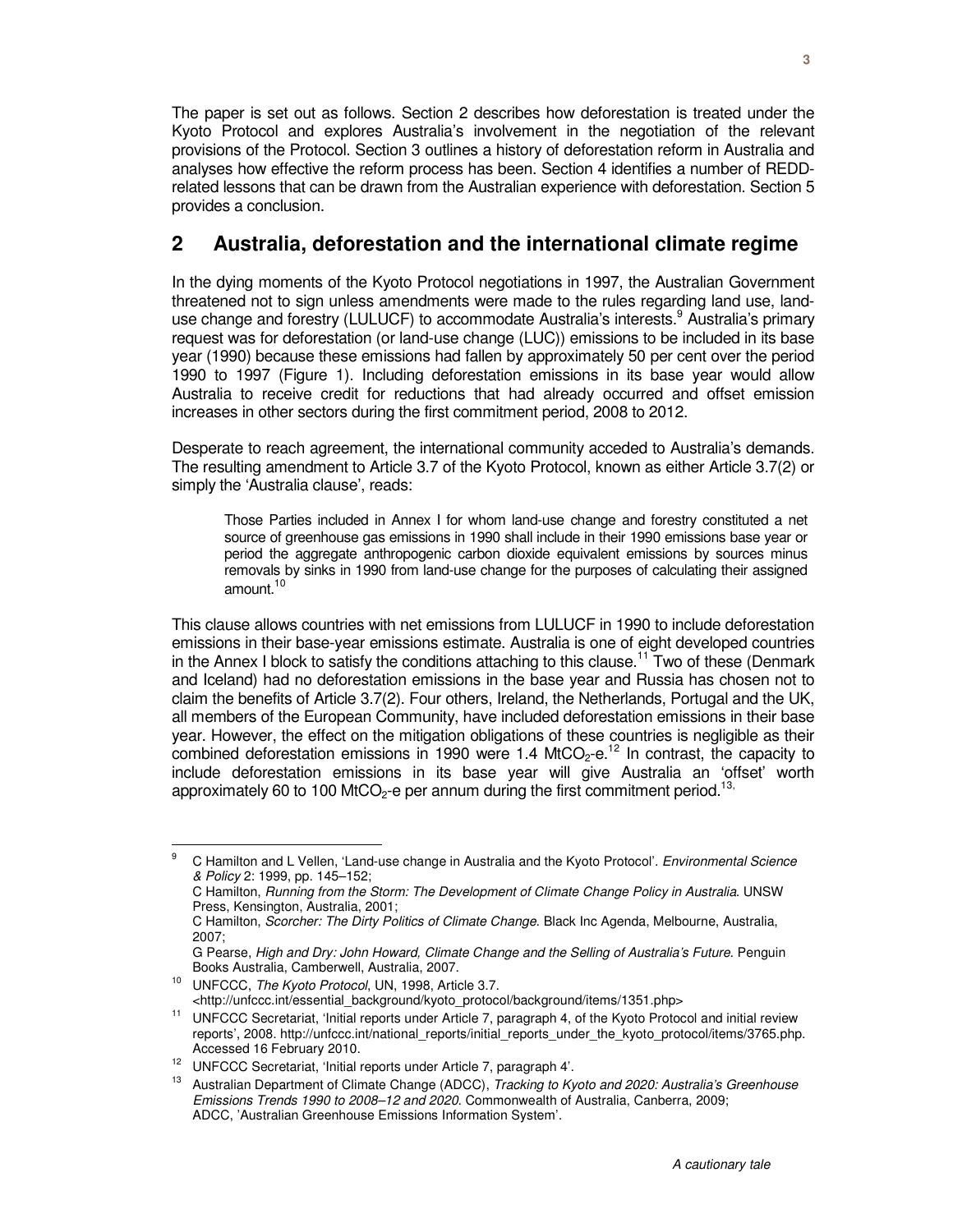The application of Article 3.7(2) to Australia is analogous to the way avoided deforestation credits would operate under a market-linked REDD scheme. The 132 MtCO<sub>2</sub>-e of deforestation emissions included in Australia's 1990 base-year emissions is comparable to an avoided deforestation baseline. During the first commitment period, Australia has effectively been provided with offset<sup>14</sup> credits equal to this baseline minus its actual net deforestation emissions (Figure 1). It can use these deforestation credits to offset emissions from other sectors, which is what will happen.





Source: ADCC<sup>15</sup>

When deforestation is excluded, Australia's net emissions rose by 26 per cent between 1990 and 2007, well in excess of the eight per cent target set under the Kyoto Protocol. If the accounting practices that apply to most other Annex I countries are used, whereby deforestation emissions are excluded from the base year but include in subsequent years, Australia's net emissions rose by 44 per cent over this period. Article 3.7(2) is Australia's saving grace. When deforestation emissions are included in Australia's base year, net emissions rose by only nine per cent over this period, putting Australia within striking distance

 $14$ This offset may prove to be even larger due to efforts by the Australian Government to promote reforestation and regrowth on land units that were cleared over the period 1990–2008. See Australian Government, Details of Proposed CPRS Changes, Australian Department of Climate Change, 2009. http://www.climatechange.gov.au/~/media/publications/cprs/CPRS\_ESAS/091124oppnofferpdf.ashx. Accessed 16 February 2010.

<sup>&</sup>lt;sup>15</sup> ADCC, Tracking to Kyoto and 2020; ADCC, 'Australian Greenhouse Emissions Information System'.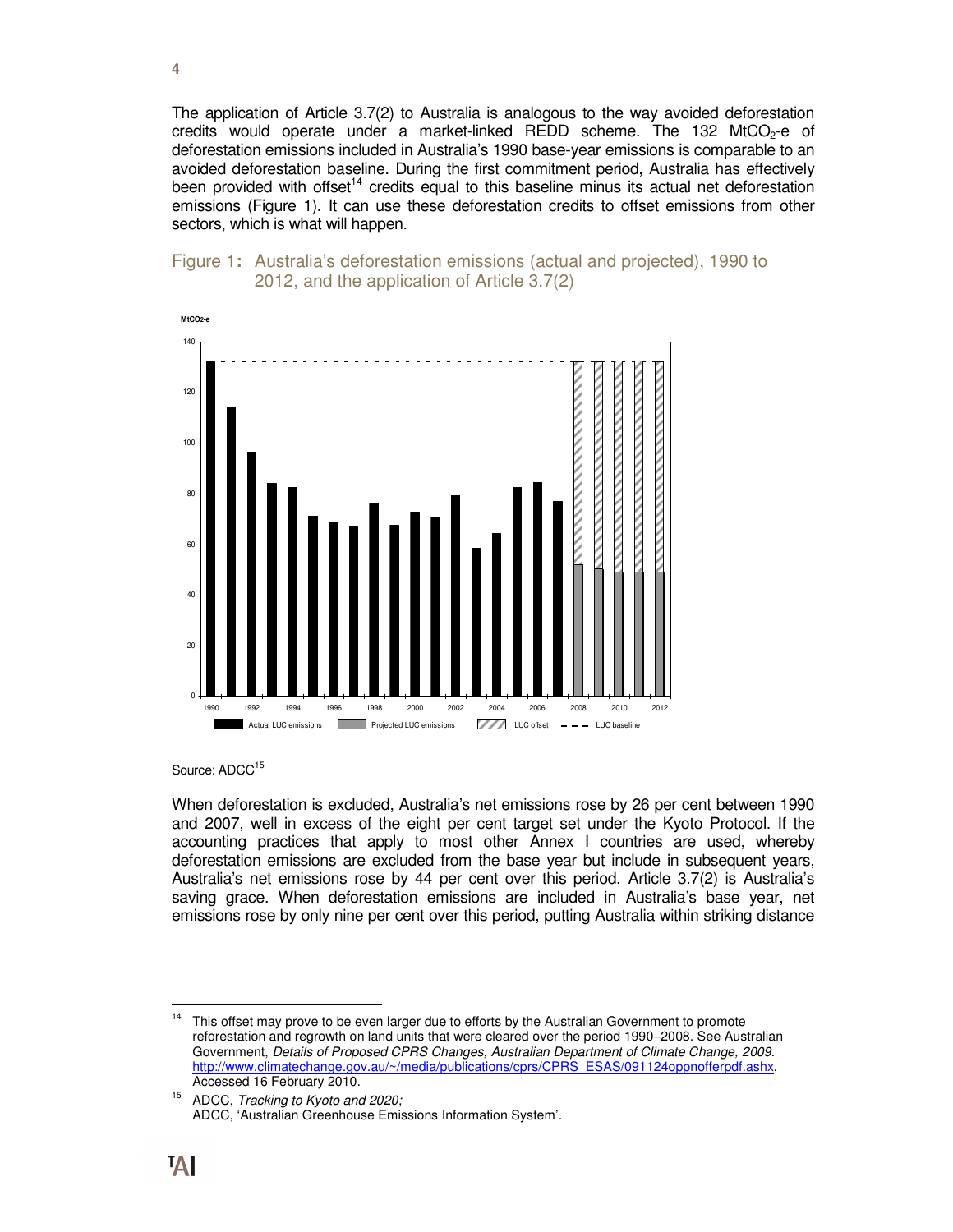of its target (Figure 2).<sup>16</sup> In the absence of Article 3.7(2), Australia would have to import a substantial number of overseas credits to meet its Kyoto obligations.





**% change from 1990 to 2007** 



The Australia clause could be defended on the grounds that, unlike other developed countries at the time of the Kyoto negotiations, a significant proportion of the potentially productive agricultural lands in Australia were still undeveloped. Accordingly, it is only fair that the Protocol should take into account Australia's unique position and provide an incentive for it to avoid deforestation. If this line of reasoning is followed, the deforestation emission estimate that was included in the base year should have constituted a rough projection of likely deforestation emissions over the first commitment period under business-as-usual (BAU) conditions—otherwise it would result in the generation of 'hot air' credits (credits that do not represent actual abatement).

While this argument is not completely devoid of merit, it does not represent the content of the Australia clause nor the basis on which it was negotiated. Most analysts recognise that the clause is nothing more than a loophole designed to lower Australia's emissions target in a way that lacks transparency.<sup>18</sup> This is evident from the fact that the Australian Government was aware that Australia's deforestation emissions in 1990 were historically high and that they had fallen sharply since then. If the government had been genuine about being given credit for policy-induced reductions in deforestation emissions, it would have made some effort to ensure that the emissions that were included in the base year bore some resemblance to a BAU estimate. On the contrary, the Australian Government knew that deforestation emissions

<sup>16</sup> <sup>16</sup> ADCC, 'Australian Greenhouse Emissions Information System'.

<sup>&</sup>lt;sup>17</sup> ADCC, 'Australian Greenhouse Emissions Information System'.

<sup>&</sup>lt;sup>18</sup> Hamilton and Vellen, 'Land-use change in Australia and the Kyoto Protocol'; Hamilton, Scorcher; Pearse, High and dry.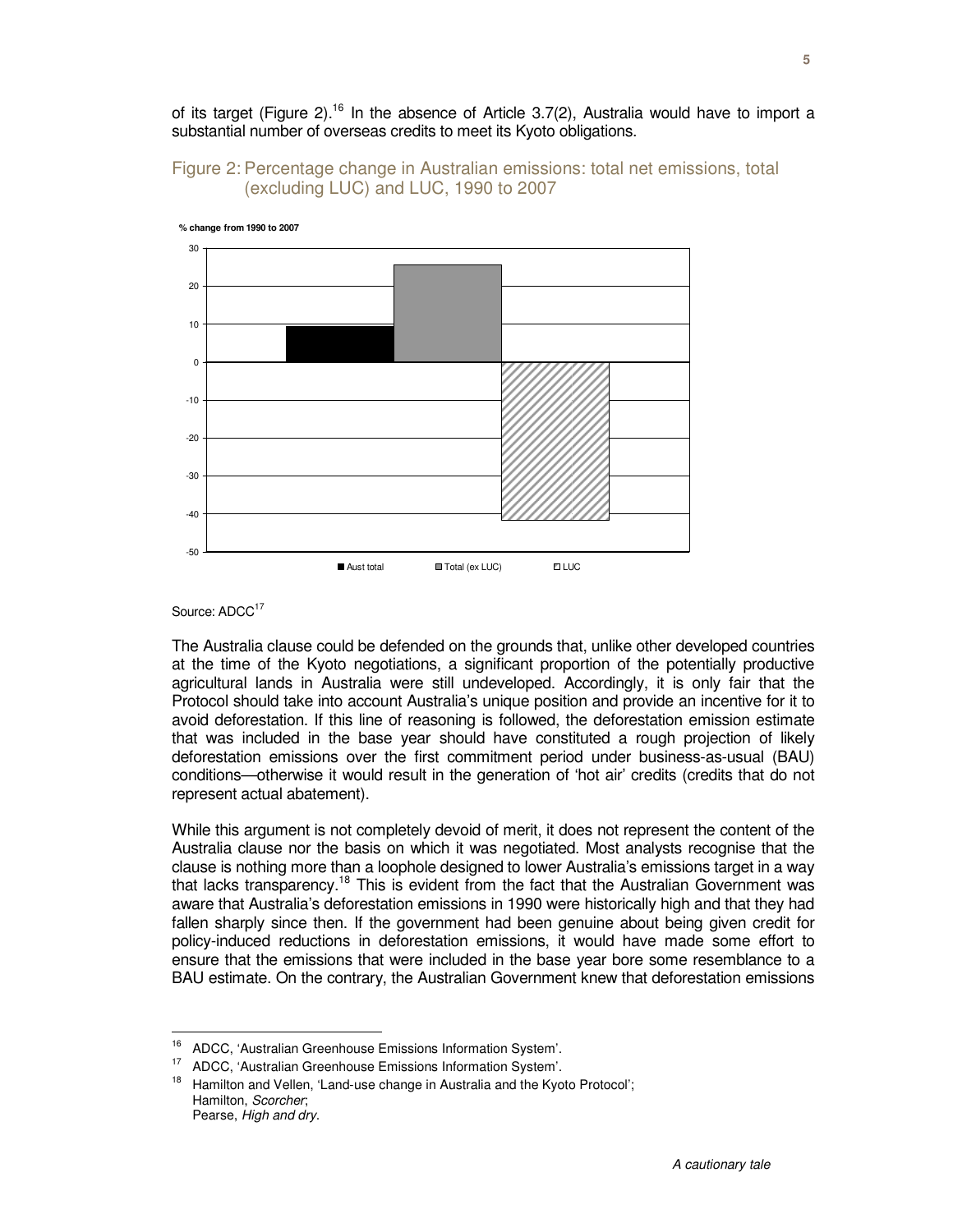in 1990 did not provide a sound basis for a BAU projection yet it insisted on their inclusion in Australia's base-year estimate as a condition for signing the Kyoto Protocol.<sup>19</sup>

# **3 Deforestation reform in Australia**

## 3.1 A short history of deforestation control

Australia is a federation comprised of six states, two self-governing mainland territories, and a collection of external territories. Traditionally, environmental and land-use matters have been the domain of the states and self-governing territories. For much of the  $20<sup>th</sup>$  century, these jurisdictions had contradictory policies on deforestation (or land clearing as it is known in Australia), with measures to conserve native vegetation existing alongside regulatory and policy programs that promoted deforestation.<sup>20</sup> Reform of these structures began in the 1980s. In the mid-80s, significant changes were made to the land-clearing regulations in South Australia and Western Australia. The Australian Government also launched a number of information and voluntary 'beneficiary pays' measures (where the government pays landholders to alter their practices), including the National Tree Program in 1982 and the One Billion Trees and Save the Bush programs in 1989.

While an important first step, the reforms of the 1980s did little to curb the rates of deforestation. Land-clearing laws remained lax in most jurisdictions, particularly in the states facing the greatest deforestation pressures, Queensland and New South Wales.<sup>21</sup> Similarly, the non-regulatory programs may have generated localised benefits but they were not on a scale that was capable of driving significant changes in nationwide land-use practices.<sup>22</sup>

<sup>19</sup> Arguably, singling out Australia and the Australia clause for criticism on these grounds is unjust. A number of other developed countries have used the LULUCF sector (Article 3.4) to water down their Kyoto targets. See N Höhne, S Wartmann, A Herold and A Freibauer, 'The rules for land use, land use change and forestry under the Kyoto Protocol–lessons learned for the future climate negotiations'. Environmental Science & Policy 10: 2007, pp. 353–369. Further, countries like Russia and the Ukraine were given overly generous targets that ensured they would have surplus credits under the international regime. The available data suggest that there will be approximately 10 to 13 GtCO<sub>2</sub>-e worth of surplus Assigned Amount Units in the first commitment period, the majority of which are likely to emanate from Russia and Ukraine. See:

Eliasch, Climate change;

Alliance of Small Island States (AOSIS), Potential effect of Surplus AAUs on Annex I allowed emissions in 2020: Technical Background and Assumptions. AOSIS, 2009;

M den Elzen, M Roelfsema and S Slingerland, Too hot to handle? The emission surplus in the Copenhagen negotiations. Netherlands Environmental Assessment Agency, The Hague, The Netherlands, 2009.

Australian State of the Environment Advisory Council, Australia: State of the Environment 1996; An independent report presented to the Commonwealth Minister for the Environment, Commonwealth of Australia, Canberra, 1996;

A Young, Environmental Change in Australia since 1788. Oxford University Press, Melbourne, Australia, 1996;

Australian Greenhouse Office (AGO), Land Clearing: A Social History. Commonwealth of Australia, Canberra, 2000.

<sup>&</sup>lt;sup>21</sup> Australian State of the Environment Advisory Council, Australia: State of the Environment 1996; Australian State of the Environment Committee, Australia: State of the Environment 2001; Independent Report to the Commonwealth Minister for the Environment and Heritage. CSIRO Publishing on behalf of the Department of the Environment and Heritage, Canberra, 2001.

<sup>&</sup>lt;sup>22</sup> Australian State of the Environment Advisory Council, Australia: State of the Environment 1996; P Toyne and R Farley, A Decade of Landcare: Looking Backward—Looking Forward. The Australia Institute, Canberra, 2000;

Australian State of the Environment Committee, Australia State of the Environment 2001; Australian National Audit Office (ANAO), Commonwealth natural resource management and environment programs: Australia's land, water and vegetation resources. Australian Government Publishing Service, Canberra, 1997.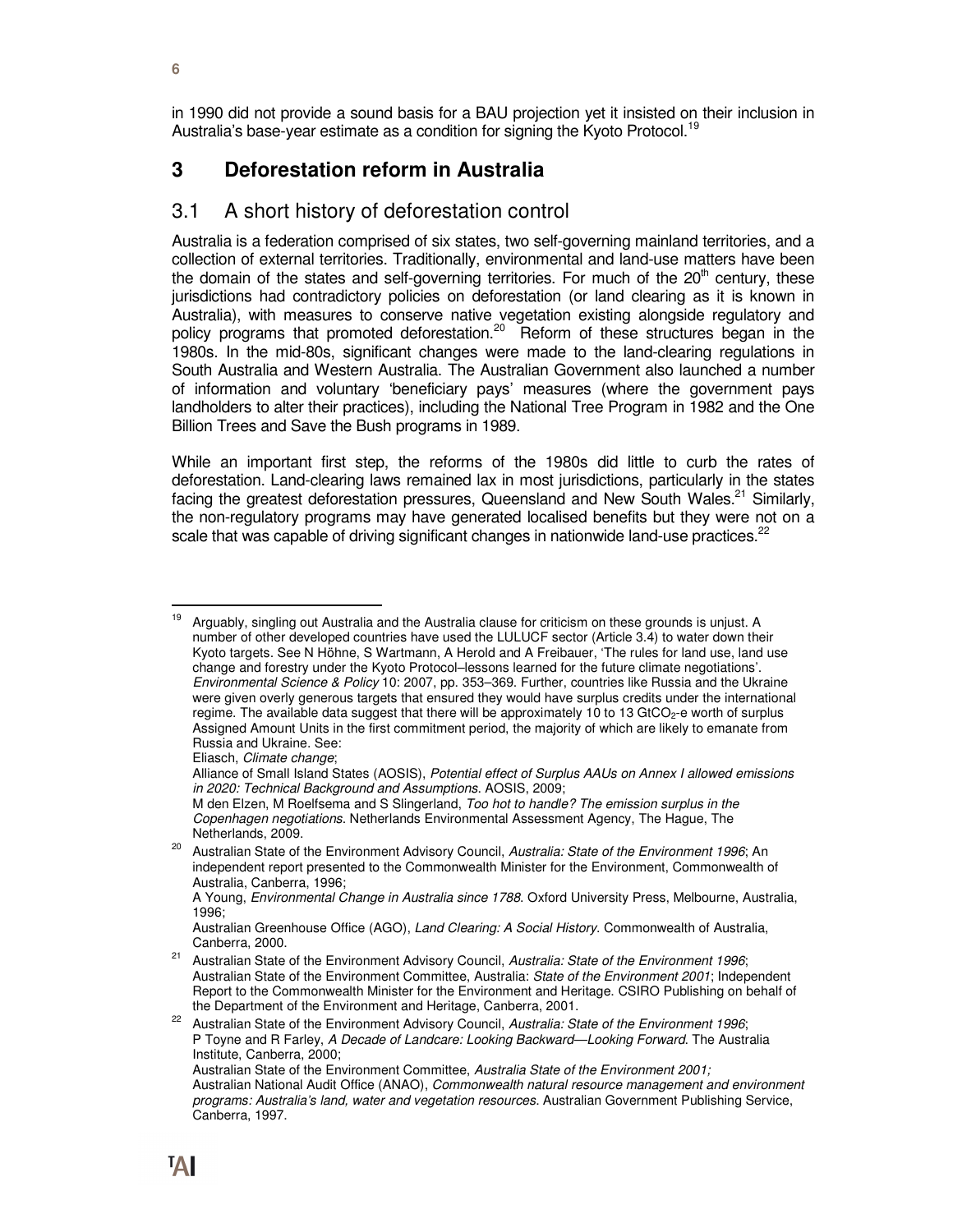The turning point for deforestation came in 1995. On 10 August of that year, the New South Wales Government introduced an approvals process (the State Environmental Planning Policy No.46—Protection and Management of Native Vegetation Policy (SEPP 46)) for the clearing of native vegetation in the eastern parts of the state. After a controversial two-year period,<sup>23</sup> SEPP 46 was replaced with the Native Vegetation Conservation Act 1997 (NSW), which in turn was replaced by the Native Vegetation Act 2003 (NSW). The Native Vegetation Act 2003 (NSW) commenced in 2005 and was supposed to end broad-scale land clearing in the jurisdiction.

In Queensland, 1995 also marked the start of a regulatory reform process that is still ongoing. Late in the year, the Queensland Government issued guidelines to control broad-scale tree clearing on leasehold land, the dominant form of land tenure in Queensland's rangelands. $24$ Since then, there have been three rounds of significant regulatory changes. In 1999, the Vegetation Management Act 1999 (Qld) was passed, which extended the vegetation clearing restrictions to freehold land. Flaws in the regime ensured that high rates of clearing continued after the Vegetation Management Act came into operation. Due to this, the Queensland Government placed a moratorium on clearing applications in May 2003 and, a year later, a new regime commenced that aimed to end broad-scale clearing of remnant vegetation by 31 December 2006.<sup>25</sup>

While the changes of 2003–04 were extremely significant, they left room for continued vegetation clearing. Of particular concern was the fact that regrowth vegetation remained vulnerable to widespread removal. This was partially addressed in April 2009 when a moratorium was placed on the clearing of high-value regrowth vegetation and native vegetation adjacent to regrowth watercourses in the so-called 'priority' Great Barrier Reef catchments (Burdekin, Mackay-Whitsundays and Wet Tropics). These interim arrangements were superseded by permanent changes that took effect on 8 October 2009.

The other notable change of the mid- to late-1990s was an increase in the Australian Government's involvement in environmental issues. Most relevantly, in 1997 the government launched a major natural-resource management initiative, the Natural Heritage Trust, an AU\$2.8 billion, 10-year program that aimed to promote improved land-management practices, biodiversity conservation, and the protection and replanting of native vegetation. This was followed by the National Action Plan for Salinity and Water Quality in 2000 (AU\$1.4 billion over seven years) and, in 2008, the Natural Heritage Trust and National Action Plan were replaced by Caring for Our Country (AU\$2 billion over five years). In 1999, the Australian Government also passed the Environment Protection and Biodiversity Conservation Act 1999, which, on paper at least, imposed regulatory restrictions that could control deforestation in areas that contained 'matters of national environmental significance', for example forests containing threatened species and ecological communities.

# 3.2 How successful has Australia been in controlling deforestation?

As discussed in Section 2, Australia's deforestation emissions have fallen significantly since 1990. The Australian Government and others have attributed this to government action. For

<sup>23</sup> <sup>23</sup> E Lee, M Baird and I Lloyd, 'State Environmental Planning Policy No 46—Protection and Management of Native Vegetation'. Environmental and Planning Law Journal 15(2): 1998, pp. 127–135.

<sup>&</sup>lt;sup>24</sup> Australian State of the Environment Advisory Council, Australia: State of the Environment 1996; J Rolfe, 'Broadscale Tree Clearing in Queensland'. Agenda 7(3): 2000, pp. 219–236; J Rolfe, R Blamey and J Bennett, 'Valuing the preservation of rangelands: Tree clearing in the desert uplands region of Queensland'. Rangeland Journal 22(2): 2000, pp. 205–219.

<sup>25</sup> C McGrath, 'End of Broadscale Clearing in Queensland'. Environmental and Planning Law Journal 24: 2007, pp. 5–13;

J Kehoe, 'Environmental law making in Queensland: The Vegetation Management Act 1999 (Qld)'. Environmental and Planning Law Journal 26(5): 2009, pp. 392–410.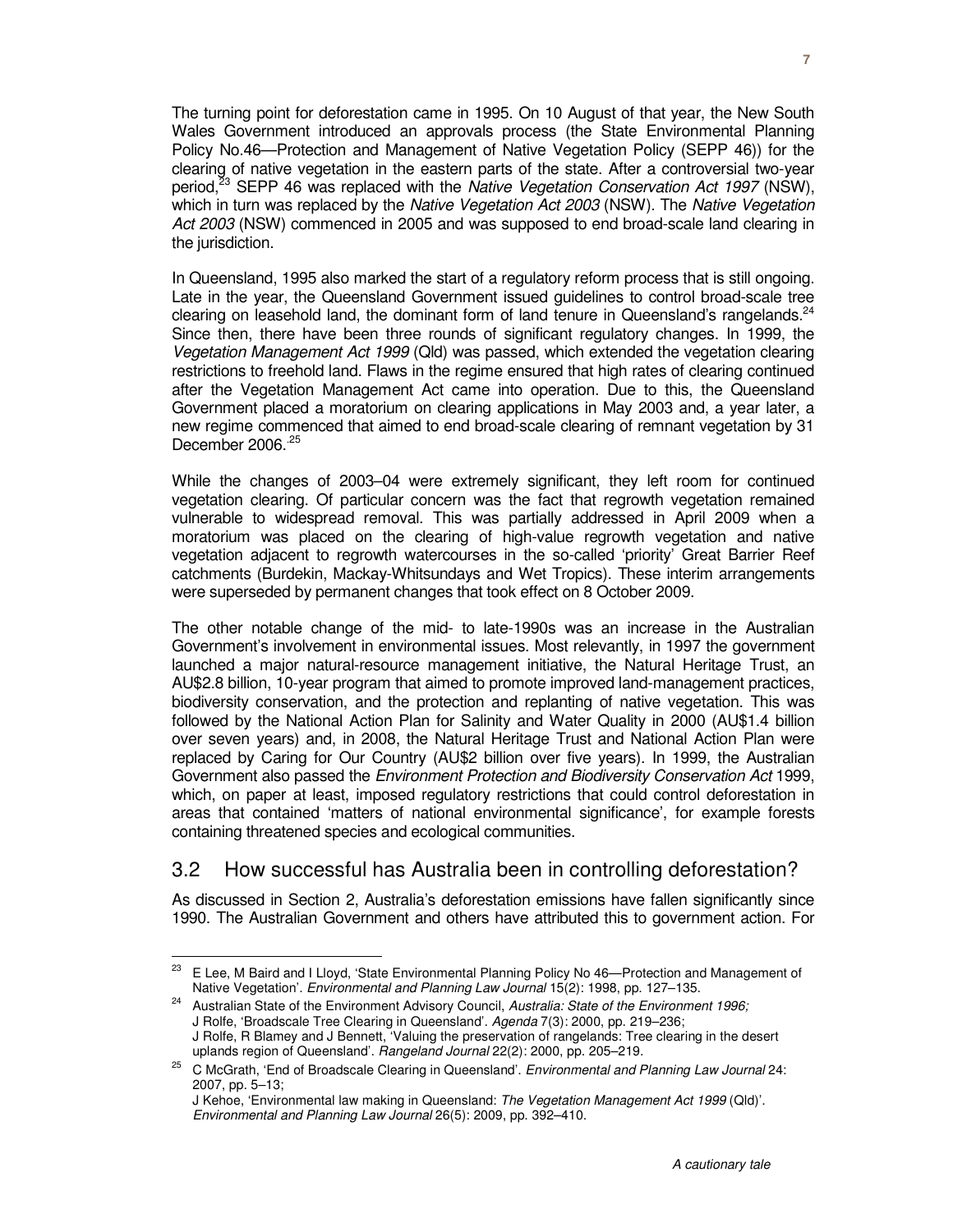example, the Australian Minister for Climate Change and Water, Penny Wong, has argued that 'State Governments have introduced vegetation management laws designed to protect natural resources and deliver climate change outcomes [and the] result has been that the area of remnant vegetation cleared annually has fallen from about 450,000 hectares in 1990 to approximately 200,000 hectares in 2005<sup>'.26</sup> Similarly, the Garnaut Climate Change Review asserts that 'land clearing has slowed significantly since 1990, primarily due to regulatory controls'.<sup>27</sup>

The claim that the decline in deforestation emissions since 1990 is attributable to government action is misleading, or at least incomplete. As Figure 1 shows, the sharpest fall in deforestation emissions occurred over the period 1990–95, and 82 per cent of this decline came from Queensland and New South Wales.<sup>28</sup> The regulatory and policy regimes that were in place during those years were incapable of producing these trends. The best explanation is that during the late 1980s and early 1990s, there was above-average rainfall and high commodity prices, a combination that appears to have triggered historically high rates of deforestation in agricultural areas.<sup>29</sup> With the onset of the global recession in the early 1990s and the 1991–95 drought that struck parts of Australia, these drivers subsided and deforestation rates fell.<sup>30</sup>

The impact of the reforms that have occurred since the mid-1990s is more contentious. In New South Wales, the evidence suggests that both SEPP 46 and the Native Vegetation Conservation Act 1997 failed to significantly reduce the rate of deforestation.<sup>31</sup> As Figure 3 shows, in New South Wales the total deforestation rate fell sharply between 1990 and 1995 and then fluctuated between 45,000 and 75,000 hectares over the period 1996 to 2005. The forest conversion rate (clearing of remnant vegetation) is of particular note as it remained

http://www.climatechange.gov.au/minister/wong/2008/major-speeches.aspx. Accessed 13 October 2009; Australian Greenhouse Office (AGO), Tracking to the Kyoto Target 2005: Australia's Greenhouse Emissions Trends 1990 to 2008–12 and 2020. Commonwealth of Australia, Canberra, 2005; Australian Greenhouse Office (AGO), Tracking to the Kyoto Target 2006: Australia's Greenhouse Emissions Trends 1990 to 2008–12 and 2020. Commonwealth of Australia, Canberra, 2006;

<sup>26</sup> The Australian Government's line on this issue has not been consistent. In some instances, it has attributed the decline solely to government action, in others it has acknowledged the role of climatic and market forces. See:

P Wong, 'Forests in a Climate Change World—Unlocking their potential'. Paper delivered to the Asia Pacific Forest Industries Climate Change Conference, 2008, p. 7.

Australian Department of Climate Change (ADCC), Carbon Pollution Reduction Scheme: Australia's Low Pollution Future. Commonwealth of Australia, Canberra, 2008;

Australian Department of Climate Change (ADCC), Tracking to the Kyoto Target 2007: Australia's Greenhouse Emissions Trends 1990 to 2008–12 and 2020. Commonwealth of Australia, Canberra, 2008; Australian Department of Climate Change (ADCC), Land Use Change Sector Greenhouse Gas Emissions Projections 2007. Commonwealth of Australia, Canberra, 2008; Wong, 'Forests in a climate-changed world', p. 7;

P Wong, 'A Carbon Pollution Reduction Scheme for Australia'. National Press Club Address, 16 July 2008. http://www.climatechange.gov.au/minister/wong/2008/major-speeches.aspx. Accessed 13 October 2009.

<sup>&</sup>lt;sup>27</sup> R Garnaut, The Garnaut Climate Change Review. Cambridge University Press, Cambridge, UK, 2008, p. 535.

<sup>&</sup>lt;sup>28</sup> ADCC, 'Australian Greenhouse Emissions Information System'.<br><sup>29</sup> Petts i<sup>ncorderate Tree Clearias in Queensland'</sup>

<sup>&</sup>lt;sup>29</sup> Rolfe, 'Broadscale Tree Clearing in Queensland'.<br> $30 - \text{Average Power}$ 

Australian Bureau of Agricultural and Resource Economics (ABARE) Australian Commodity Statistics 2004. Commonwealth of Australia, Canberra, 2004; Australian Bureau of Agricultural and Resource Economics (ABARE), Australian Commodity Statistics 2008. Commonwealth of Australia, Canberra, 2008; Australian Bureau of Meteorology (ABOM), 'Weather Station Data', 2009. http://www.bom.gov.au/climate/data/weather-data.shtml. Accessed 22 November 2009.

<sup>&</sup>lt;sup>31</sup> Lee et al., 'State Environmental Planning Policy No 46'; New South Wales (NSW) Auditor-General, Regulating the Clearing of Native Vegetation. Audit Office of NSW, Sydney, Australia, 2006.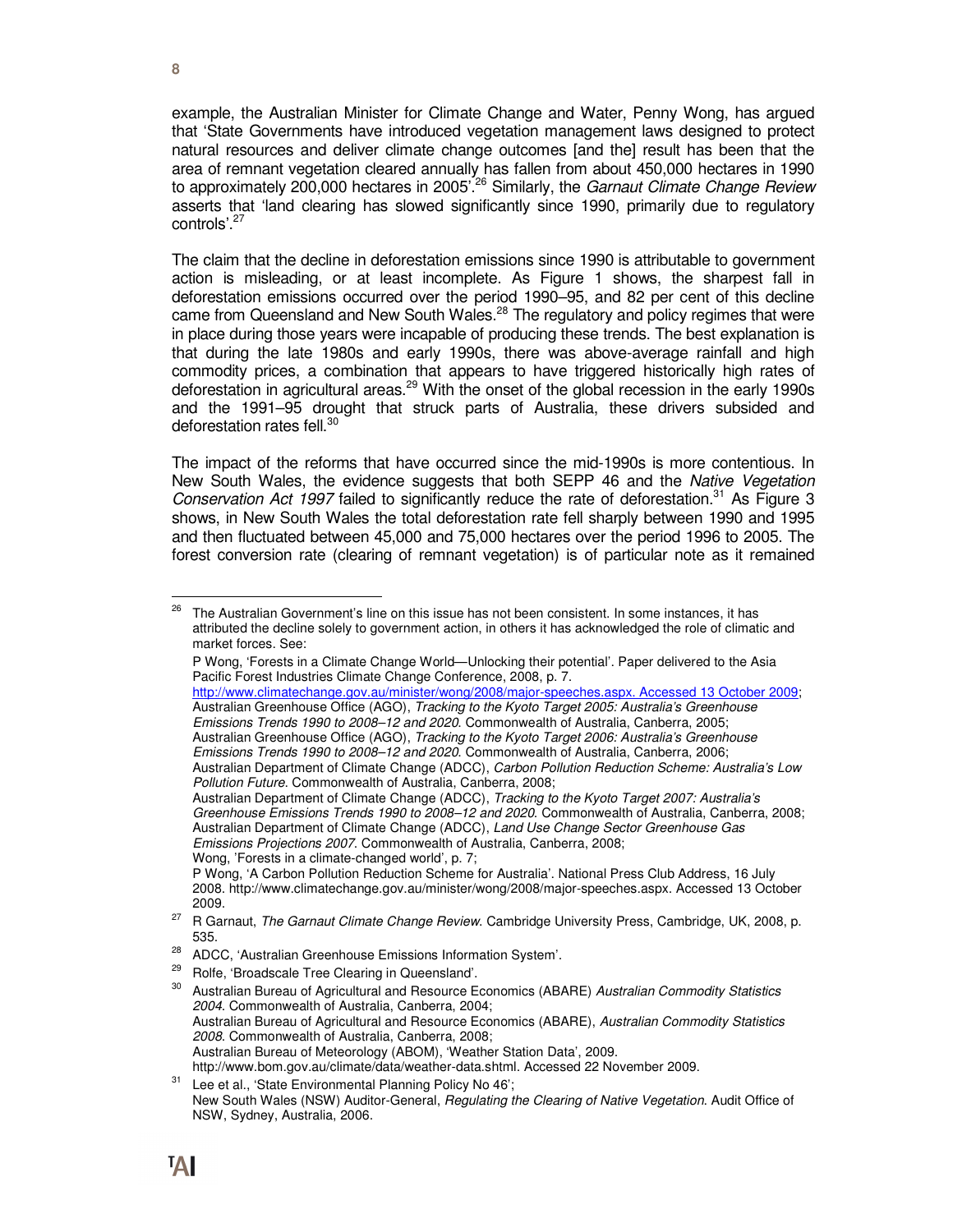relatively stable between 1995 and 2005, notwithstanding that the regulatory system was supposed to be focused on the protection of remnant vegetation.



#### Figure 3: New South Wales deforestation rate (ha), 1990 to 2005

#### Source: ADCC<sup>32</sup>

The Native Vegetation Act 2003 (NSW) commenced in December 2005 and was widely heralded as ushering in a new era in vegetation management.<sup>33</sup> It is too early to judge its effectiveness, although the available data suggest that it has not yet prompted a significant decline in land clearing.<sup>34</sup> New South Wales operates a satellite-based monitoring system that tracks 'woody vegetation clearing' (the removal of any perennial woody vegetation that can be identified using satellite imagery). This is different from the deforestation that is monitored for the purposes of the Kyoto Protocol. Deforestation is defined for these purposes in Australia as the conversion of any area of land of ≥0.2 ha with crown cover of ≥20 per cent with woody vegetation with the potential to reach 2m or more in height to a non-forest use and any subsequent reclearing of regrowth forests.<sup>35</sup> Noting these definitional differences, Figure 4 shows the annual and average rate of woody-vegetation change in New South Wales over the period 1990–2008. The clearing rate increased significantly in the lead-up to the

<sup>32</sup>  $32$  ADCC, Tracking to Kyoto and 2020.

P Cosier, 'Native Vegetation Reforms in NSW'. Presentation to the Australian Centre for Environmental Law, 29 September 2004. Wentworth Group of Concerned Scientists, Sydney, Australia, 2004.

<sup>&</sup>lt;sup>34</sup> New South Wales Department of Environment, Climate Change and Water (NSWDECCW), New South Wales State of the Environment 2009. New South Wales Government, Sydney, 2009; ADCC, 'Australian Greenhouse Emissions Information System'.

<sup>35</sup> FCCC/CP/2001/13/Add.1, at 58; Australian Department of Climate Change (ADCC), The Australian Government's Initial Report under the Kyoto Protocol: Report to facilitate the calculation of the assigned amount of Australia pursuant to Article 3, paragraphs 7 and 8 of the Kyoto Protocol, Commonwealth of Australia, Canberra, 2008.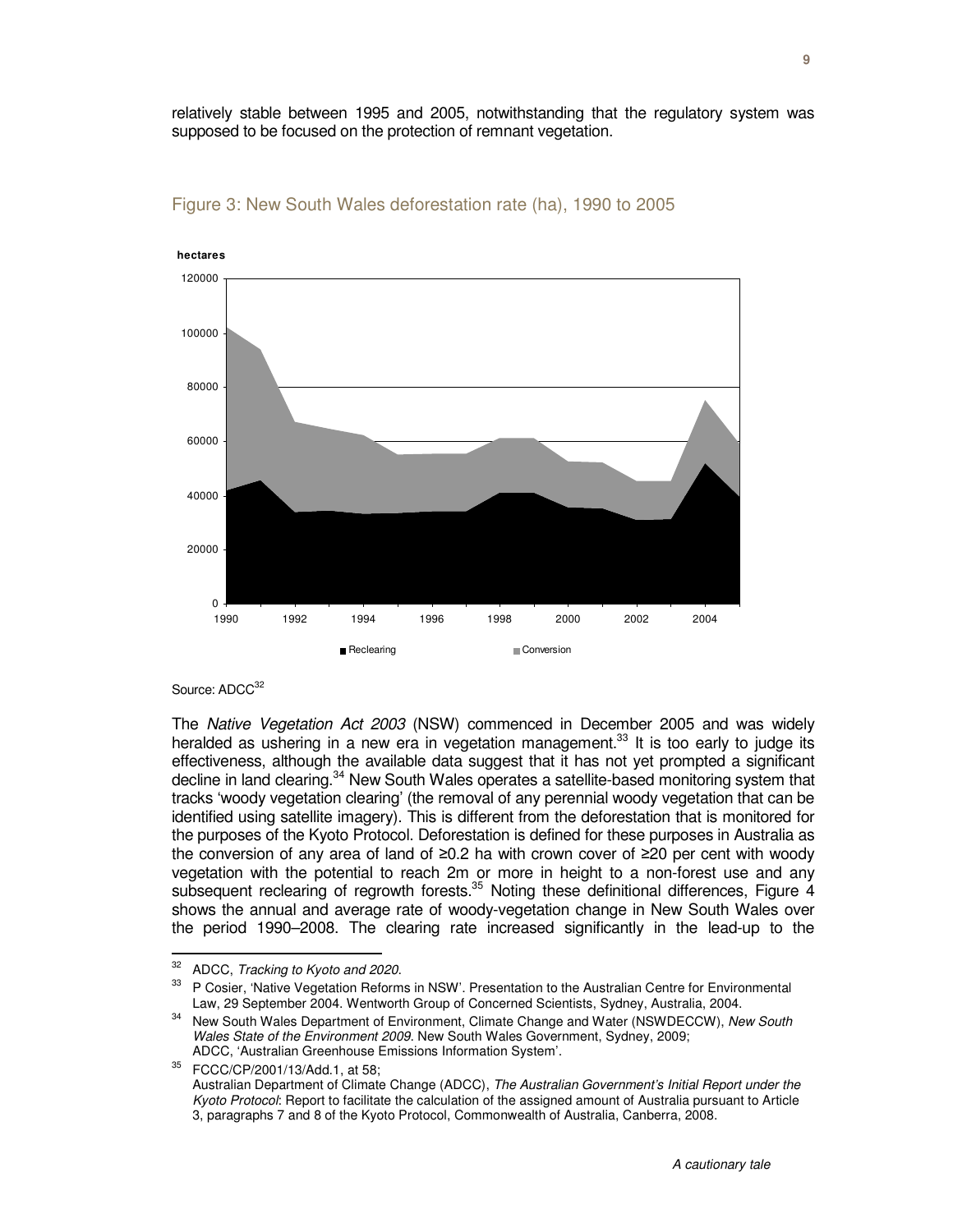commencement of the Native Vegetation Act 2003 (NSW). Since 2005, it has hovered just below the 19-year average at around 20,000 ha/yr.

#### Figure 4: Annual and average rate of woody-vegetation change in New South Wales (ha), 1990 to 2008



Source: NSWDFCCW<sup>36</sup>

Queensland's land-clearing regulation regime has had a chequered history. The 1995 changes failed. Queensland's rate of woody-vegetation clearing did not decline in response to the reforms—the changes failed to reduce even the rate of clearing on leasehold land, which the legislation was specifically designed to address (Figure 5). This was hardly surprising. Clearing on freehold land was largely unregulated in most agricultural areas and the regime that applied to leasehold land contained numerous exemptions and other loopholes.

The regulatory regime that was introduced in 1999 encountered similar problems. If anything, it probably resulted in an increase in emissions in the late 1990s and 2000, which was offset by falls in subsequent years (i.e. it brought forward planned clearing). This was a product of gaps in the regime and the fact that there was a sizeable delay between the time the relevant legislation was passed (8 December 1999) and when it commenced (15 September 2000). This delay provided a window in which there was panic pre-emptive clearing by landholders;<sup>37</sup> as Figure 5 shows, the clearing rate in 2000 exceeded 750,000 ha, well above trend.

<sup>36</sup>  $36$  NSWDECCW, New South Wales State of the Environment 2009.<br> $37$  Kebes (Environmental low making in Queensland)

Kehoe, 'Environmental law making in Queensland'.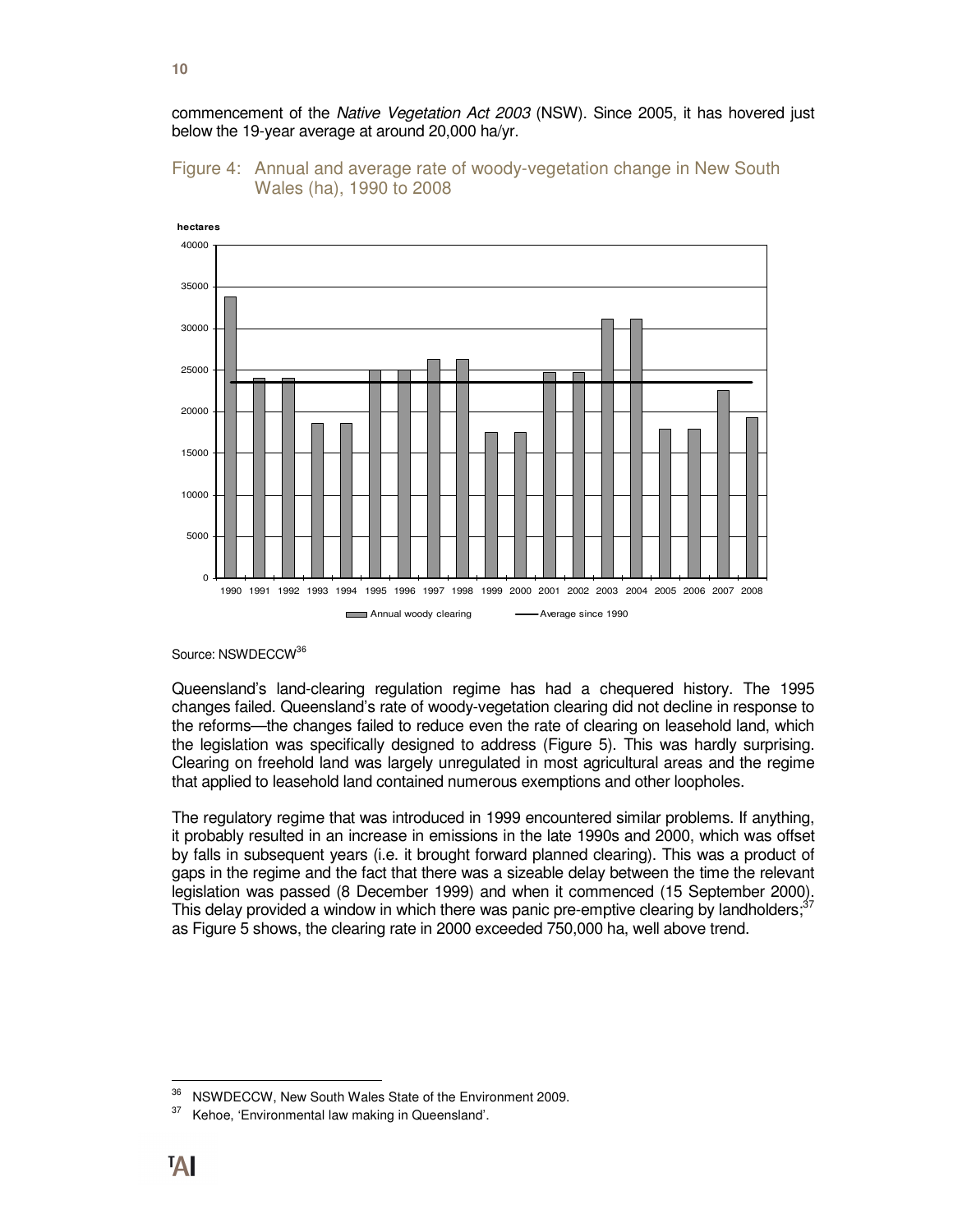

Figure 5: Queensland woody-vegetation clearing, by tenure, 1988 to 2008

Source: QDERM<sup>38</sup>

The regime introduced in 2003-04 appears to have had greater success. Over the period 2005 to 2008, there was a marked drop in woody-vegetation clearing that seems at least partly attributable to the regulatory changes. Further research is required but the available data suggest that Queensland's clearing laws are finally reducing the rates of vegetation removal.

Like many of the state programs, the Australian Government's regulatory and non-regulatory initiatives since 1997 have struggled to curb deforestation. There is limited data on the environmental effectiveness of the government's information and beneficiary pays programs, but what are available suggest that the impact on deforestation has been negligible. This is probably due to relative under-investment in deforestation control, lack of capacity in regional and rural areas, and poor design and administration.<sup>39</sup> The evidence on the federal regulatory

Australian State of the Environment Advisory Council, Australia: State of the Environment 1996; Toyne and Farley, A Decade of Landcare; Hassall & Associates Pty Ltd, Natural Heritage Trust Phase 1 Final Evaluation. Commonwealth of Australia, Canberra, 2005; Australian State of the Environment Committee, Australia State of the Environment 2001; Australian State of the Environment Committee, Australia State of the Environment 2006. Commonwealth of Australia, Canberra, 2006; ANAO, Commonwealth natural resource management; Australian National Audit Office (ANAO), The Administration of the National Action Plan for Salinity and Water Quality. Commonwealth of Australia, Canberra, 2004; Australian National Audit Office (ANAO), The Conservation and Protection of National Threatened Species and Ecological Communities. Commonwealth of Australia, Canberra, 2007; Australian National Audit Office (ANAO), Regional Delivery Model for the Natural Heritage Trust and the National Action Plan for Salinity and Water Quality. Commonwealth of Australia, Canberra, 2008.

<sup>38</sup>  $38$  QDERM, Land cover change in Queensland 2007–08.<br> $39$  Australian State of the Environment Advisory Council.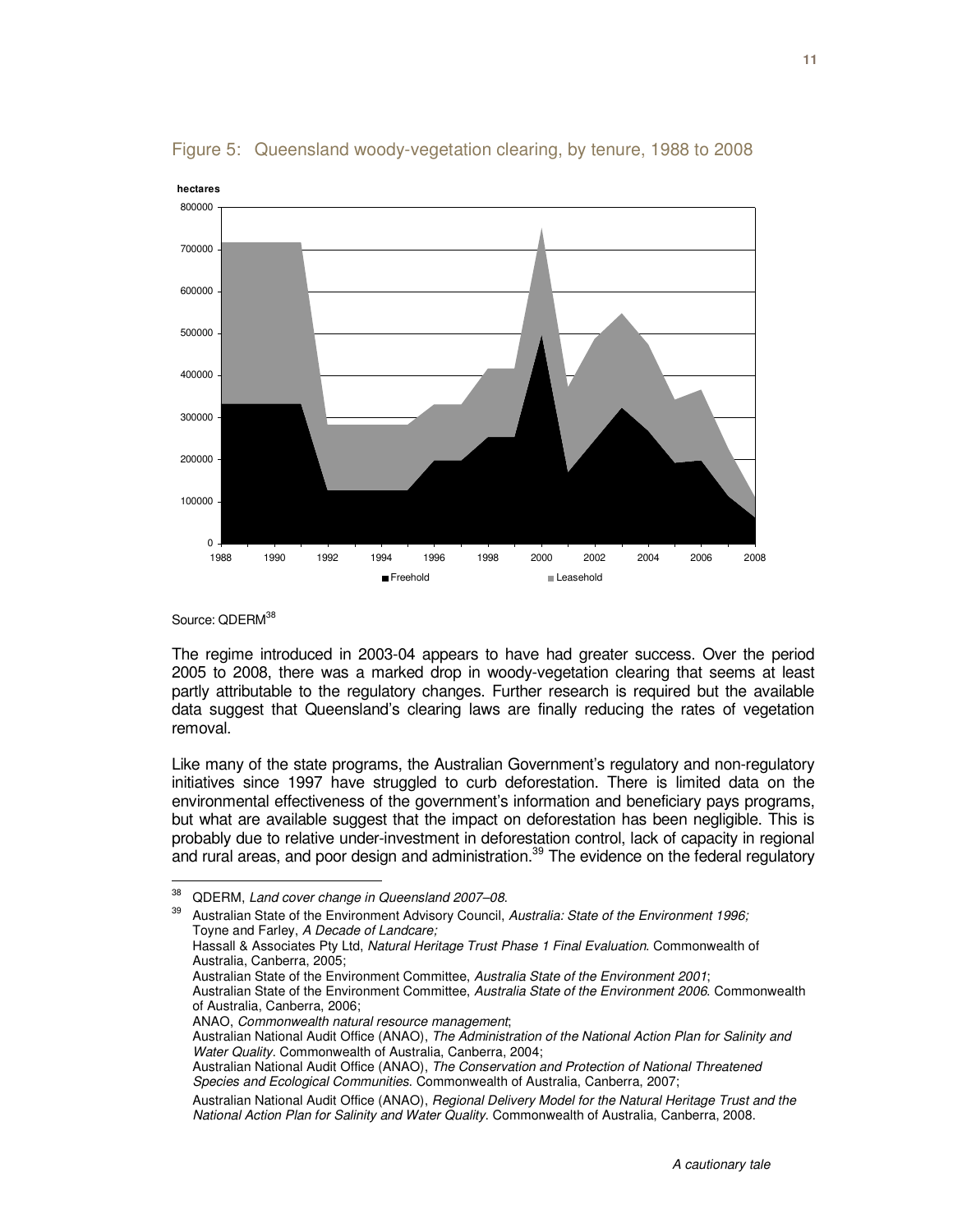regime (the Environment Protection and Biodiversity Conservation Act) is categorical however; the Act has had almost no impact on the rates of deforestation. Between July 2000 and July 2008, the regulatory regime was applied to a total of 10 agricultural-related landclearing projects involving the removal of a mere 6,200 ha of vegetation, less than 0.2 per cent of the national total over the period.<sup>40</sup>

# **4. Drawing lessons from the Australian experience**

The literature on REDD contains extensive discussion of the principal climate-related risks of market-linked REDD schemes, namely:

- additionality
- measurement
- leakage
- permanence.

As discussed, there is also a growing literature on the practical limits of an international REDD scheme and how on-ground issues might hinder progress on reducing REDD emissions.<sup>41</sup> The history of deforestation reform in Australia and Article 3.7 of the Kyoto Protocol illustrate how real these risks are and the need for vigilance in the design and administration of any REDD scheme. Four lessons from the Australian experience are worth highlighting:

- 1) the risks associated with politically negotiated baselines;
- 2) the difficulty in setting baselines;
- 3) measurement uncertainty; and
- 4) the difficulty of implementing successful policy measures to reduce deforestation and forest degradation.

# 4.1 Risks associated with politically negotiated baselines

The loophole that Australia has exploited under Article 3.7(2) of the Kyoto Protocol is essentially a faulty baseline. A number of other countries also manipulated the LULUCF processes to the detriment of the environmental credibility of the Protocol.<sup>42</sup> These experiences suggest that if REDD baselines are negotiated, there is a risk they will be overly generous and result in the production of hot air credits. This risk is particularly acute because of the incentives that both developed and developing countries have to agree on inflated baselines. In order to lure developing countries into the REDD scheme, developed countries may have to agree to baselines that make it relatively easy for developing countries to earn credits. At the same time, the generation of credits with dubious environmental value may suit some developed countries as it could lower the cost of meeting their mitigation commitments, even if it results in worse climate outcomes.

<sup>40</sup> A Macintosh, 'The Environment Protection and Biodiversity Conservation Act 1999 (Cth): An evaluation of its cost-effectiveness'. Environmental and Planning Law Journal 26(5): 2009, pp. 337–362

<sup>&</sup>lt;sup>41</sup> Skutsch et al. 'Clearing the way for reducing emissions'; Potvin et al., 'Is reducing emissions from deforestation financially feasible?'; Fry, 'Reducing Emissions from Deforestation and Forest Degradation'; Neeff and Ascui, 'Lessons from carbon markets'; Corbera et al., 'Reducing greenhouse gas emissions'; M Skutsch and M McCall, 'Reassessing REDD: governance, markets and the hype cycle'. Climatic Change, 2010. Doi: 10.1007/s10584-009-9768-y.

<sup>42</sup> Höhne et al. 'The rules for land use'.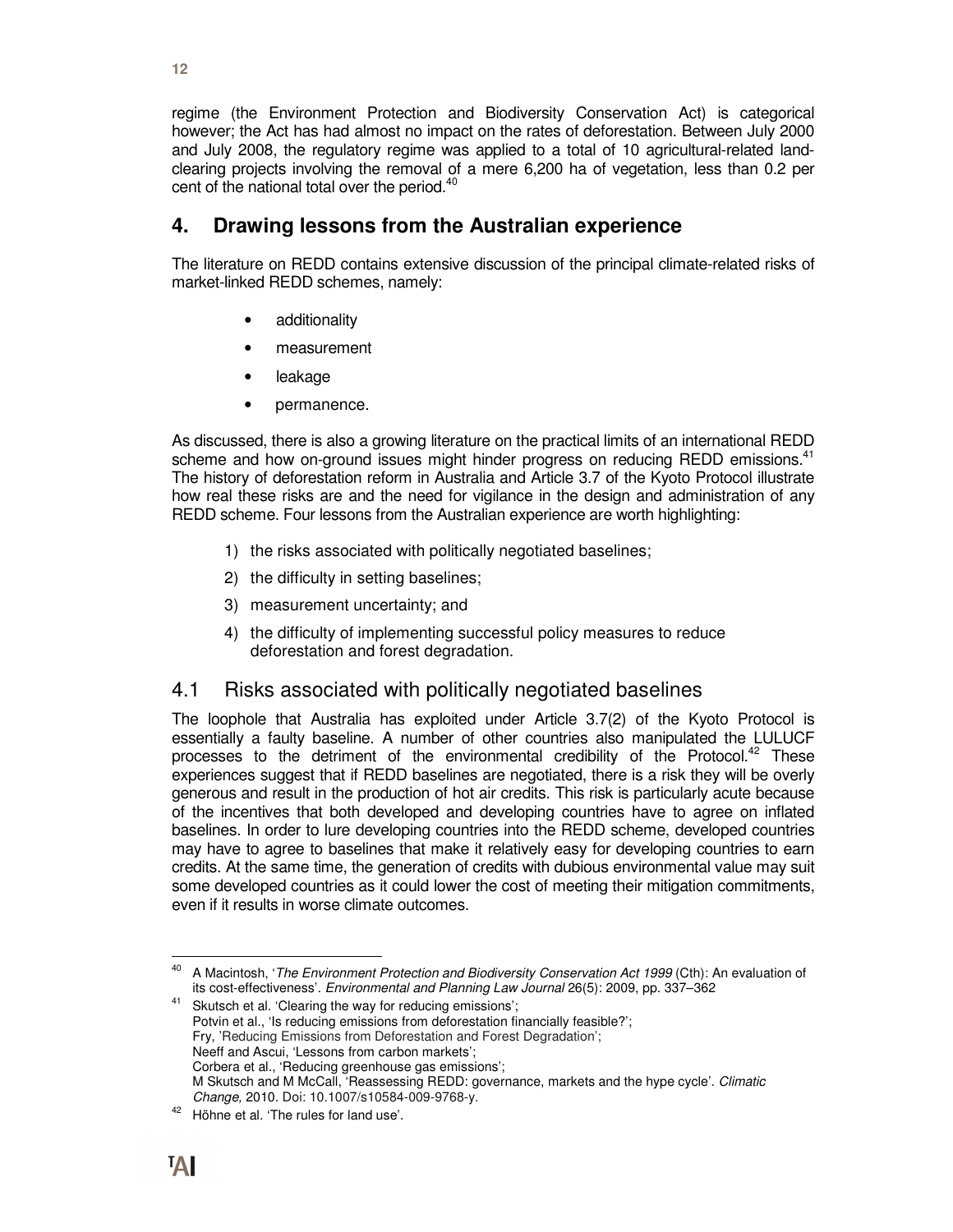## 4.2 Difficulty in setting baselines

Since the Kyoto Protocol was negotiated, the Australian Government has published a number of BAU and 'with measures' (WM) deforestation emissions projections.<sup>43</sup> BAU projections have generally been derived by extrapolating from historical trends, a method that has considerable support in negotiations over the REDD-plus scheme. In order to generate WM projections, the government has tended to subtract an estimate of the anticipated abatement from the state land-clearing reforms of 2003–05 from the BAU estimate. Figure 6 compares Australia's actual reported deforestation emissions to the government's highest and lowest BAU and WM projections that were published between 2003 and 2009.<sup>44</sup> The projection period is 2002 to 2012.





Source: AGO; ADCC<sup>45</sup>

<sup>43</sup> <sup>43</sup> 'With measures' refers to the best-estimate of future emissions taking into account past, current and committed policy actions that have an impact on greenhouse gas emissions.

<sup>44</sup> The government did not publish a WM projection in 2003 nor provide details of its BAU projection in 2009.

Australian Greenhouse Office (AGO), National Greenhouse Gas Inventory 2001. Commonwealth of Australia, Canberra, 2003; Australian Greenhouse Office (AGO), Tracking to the Kyoto Target 2003: Australia's Greenhouse Emissions Trends 1990 to 2008–12 and 2020. Commonwealth of Australia, Canberra, 2003; Australian Greenhouse Office (AGO), National Greenhouse Gas Inventory 2002. Commonwealth of Australia, Canberra, 2004; AGO, Tracking to the Kyoto Target 2004; Australian Greenhouse Office (AGO), National Greenhouse Gas Inventory 2003. Commonwealth of Australia, Canberra, 2005; AGO, Tracking to the Kyoto Target 2005; Australian Greenhouse Office (AGO), National Greenhouse Gas Inventory 2004. Commonwealth of Australia, Canberra, 2006; AGO, Tracking to the Kyoto Target 2006;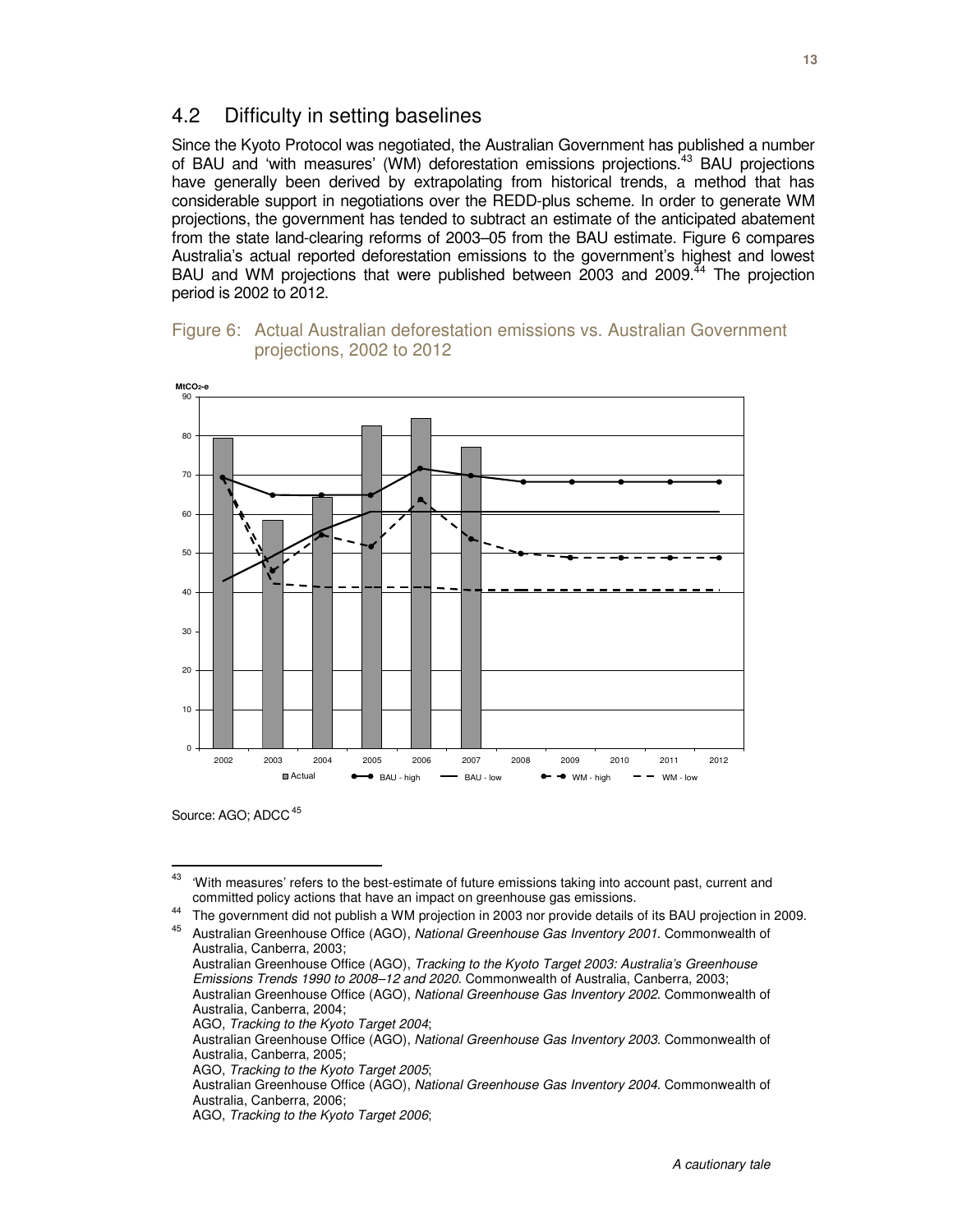As Figure 6 shows, the Australian Government has had little success in projecting deforestation emissions, even over short timeframes. In some years, actual deforestation emissions have been in excess of 80 per cent higher than the BAU projections and over 100 per cent higher than the WM projections. Even when emissions are aggregated over a fiveyear period to mimic a Kyoto commitment period, large discrepancies remain—the aggregate actual emissions for five-year periods for which data are available are between 24 to 33 per cent higher than the equivalent BAU projections and 79 per cent higher than the WM projections.

The problems that the government has encountered in predicting deforestation emissions are not surprising; it is difficult to measure these emissions and even harder to predict how they will change over time.<sup>46</sup> For the government to have accurately predicted these emissions, it would have had to foresee changes in commodity prices, rainfall and other relevant social and economic factors. This is made difficult by the variability and unpredictability of these types of underlying drivers.

#### 4.3 Measurement problems

Australia has one of the most advanced satellite-based systems for monitoring deforestation emissions in the world, the National Carbon Accounting System (NCAS). The NCAS program was established in 1997 in order to inform policy and account for LULUCF emissions and sinks under the international climate regime. $47$  The Australian Government spent approximately AU\$50 million on the project during its first 12 years, $48$  and created a worldleading land-base emissions monitoring system.<sup>49</sup>

A Herold, G Zeri, J Dietz, A Freibauer, M Hüttner, M Jung, D Mollicone and M Scheffler, Emissions and removals from land-use, land use change and forestry activities in a post-Kyoto regime—quantitative analysis of a framework for reducing deforestation. Institute for Applied Ecology, MPI-BGC, ECOFYS, Berlin, Germany, 2008;

J Howard, Safeguarding the Future: Australia's response to climate change. Commonwealth of Australia, Canberra, 1997;

Australian Greenhouse Office (AGO), Greenhouse Gas Emissions from Land Use Change in Australia: Results of the National Carbon Accounting System 1988–2001. Commonwealth of Australia, Canberra, 2003.

 $\overline{a}$ 

Australian Greenhouse Office (AGO), National Greenhouse Gas Inventory 2005. Commonwealth of Australia, Canberra, 2007;

Australian Department of Climate Change (ADCC) (2008b). National Greenhouse Gas Inventory 2006. Commonwealth of Australia, Canberra;

ADCC, Tracking to the Kyoto Target 2007;

ADCC, 'Australian Greenhouse Emissions Information System';

ADCC, Tracking to Kyoto and 2020.

<sup>46</sup> R DeFries, F Achard, S Brown, M Herold, D Murdiyarso, B Schlamadinger and C de Souza, 'Earth observations for estimating greenhouse gas emissions from deforestation in developing countries'. Environmental Science & Policy 10: 2007, pp. 385–394; Eliasch, Climate Change;

Collett, 'In the REDD'.

<sup>48</sup> R Hill, Investing in Our Natural Heritage: The Commonwealth's Environment Expenditure 1997–98. Commonwealth of Australia, Canberra, 1997; R Hill, Investing in Our Natural Heritage: The Commonwealth's Environment Expenditure 1998–99. Commonwealth of Australia, Canberra, 1998; R Hill, Investing in Our Natural and Cultural Heritage: The Commonwealth's Environment Expenditure 1999–2000. Commonwealth of Australia, Canberra, 1999; R Hill, Investing in Our Natural and Cultural Heritage: The Commonwealth's Environment Expenditure 2000–2001. Commonwealth of Australia, Canberra, 2000; R Hill, Investing in Our Natural and Cultural Heritage: Commonwealth Environment Expenditure 2001-2002. Commonwealth of Australia, Canberra, 2001; D Kemp, Towards a Sustainable Australia: Commonwealth Environment Expenditure 2002–03. Commonwealth of Australia, Canberra, 2002; D Kemp, A Sustainability Strategy for the Australian Continent: Environment Budget Statement 2004–05. Commonwealth of Australia, Canberra, 2004;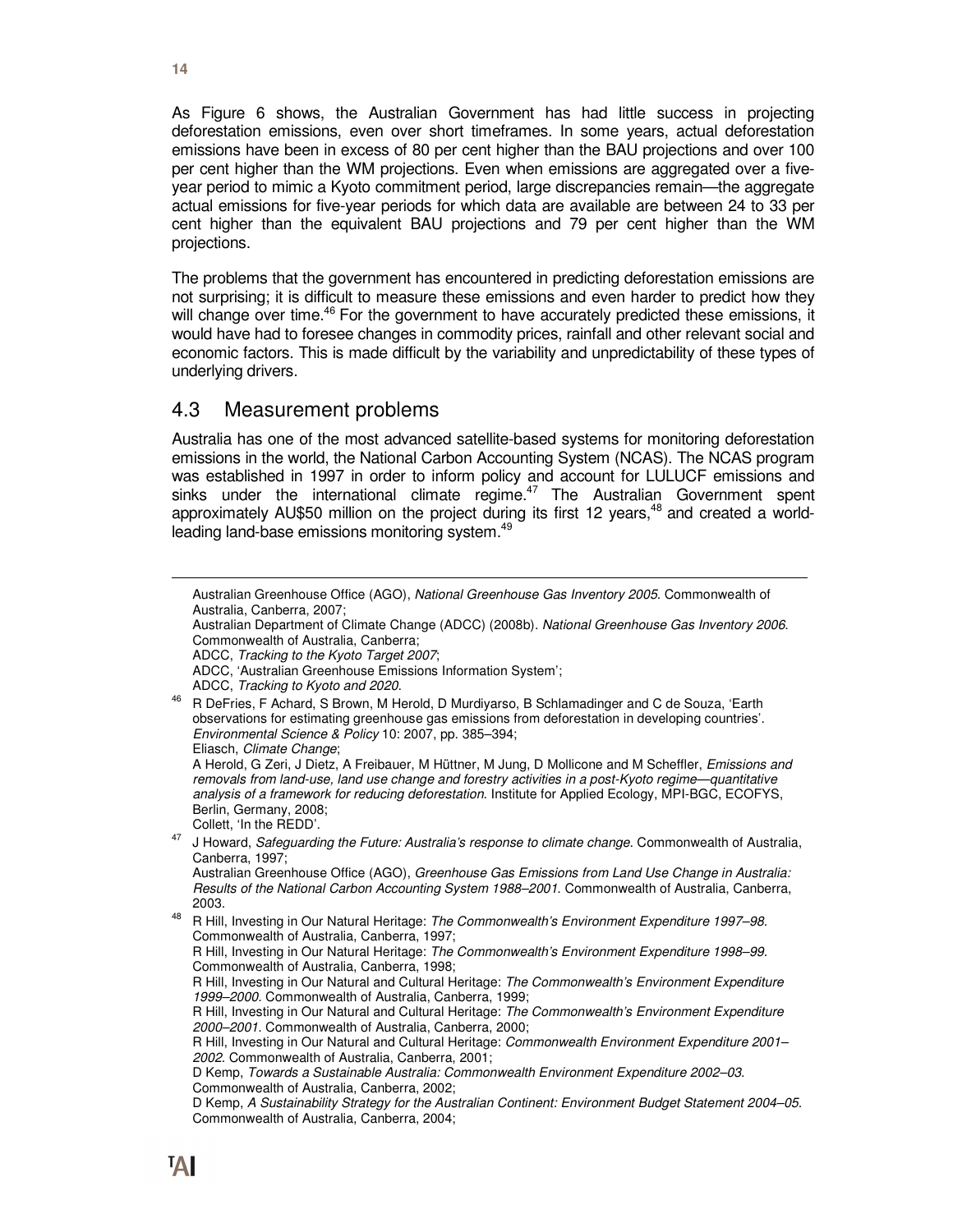The Australian Government has expressed a relatively high level of confidence in the accuracy of NCAS's emission estimates. In 2003, it rated the uncertainty level as 'low', or less than 20 per cent.<sup>50</sup> By 2006, it had classified the level of uncertainty associated with the underlying deforestation activity data (ha deforested) as zero and the emission factor uncertainties as 10 per cent for  $CO<sub>2</sub>$  and 20 per cent for both CH<sub>4</sub> and N<sub>2</sub>O, giving a combined uncertainty estimate of  $\pm 10$  per cent for CO<sub>2</sub> and  $\pm 20$  per cent for CH<sub>4</sub> and N<sub>2</sub>O.<sup>51</sup> These uncertainty estimates have remained constant since 2006.<sup>5</sup>

The published uncertainty ranges suggest there is little cause for concern about Australia's deforestation emissions estimates. However, other data indicate that the government's confidence in the accuracy of its estimates may be overstated. Figure 7 graphs the NCAS deforestation activity data (conversion and reclearing) that was published over the period 2002 to 2009. Preliminary estimates (typically covering the most recent two years) have been removed to provide a more accurate picture of the variability in the published estimates.



#### Figure 7: Government estimates of Australia's deforestation rate (ha/yr) published between 2002 and 2009

Source: AGO; ADCC<sup>53</sup>

 $\overline{a}$ 

G Richards, Australia's National Carbon Accounting System. Australian Greenhouse Office (AGO), Commonwealth of Australia, Canberra, 2004.

- <sup>49</sup> NCAS was chosen by the Clinton Climate Initiative for its forest carbon measurement program and was awarded the 2008 Australian Museum Eureka Prize for Environmental Research and the 2008 CSIRO Partnerships Excellence Award.
- 50 AGO, National Greenhouse Gas Inventory 2003.
- Australian Greenhouse Office (AGO), National Inventory Report 2004. Commonwealth of Australia, Canberra, 2006.
- <sup>52</sup> Australian Department of Climate Change (ADCC), National Inventory Report 2005. Commonwealth of Australia, Canberra, 2008; Australian Department of Climate Change (ADCC), National Inventory Report 2006. Commonwealth of Australia, Canberra, 2008; Australian Department of Climate Change (ADCC), National Inventory Report 2007. Commonwealth of Australia, Canberra, 2009.

Australian Greenhouse Office (AGO), Greenhouse Gas Emissions from Land Use Change in Australia: Results of the National Carbon Accounting System. Commonwealth of Australia, Canberra, 2002; AGO, National Greenhouse Gas Inventory 2001; AGO, Greenhouse Gas Emissions from Land Use Change in Australia;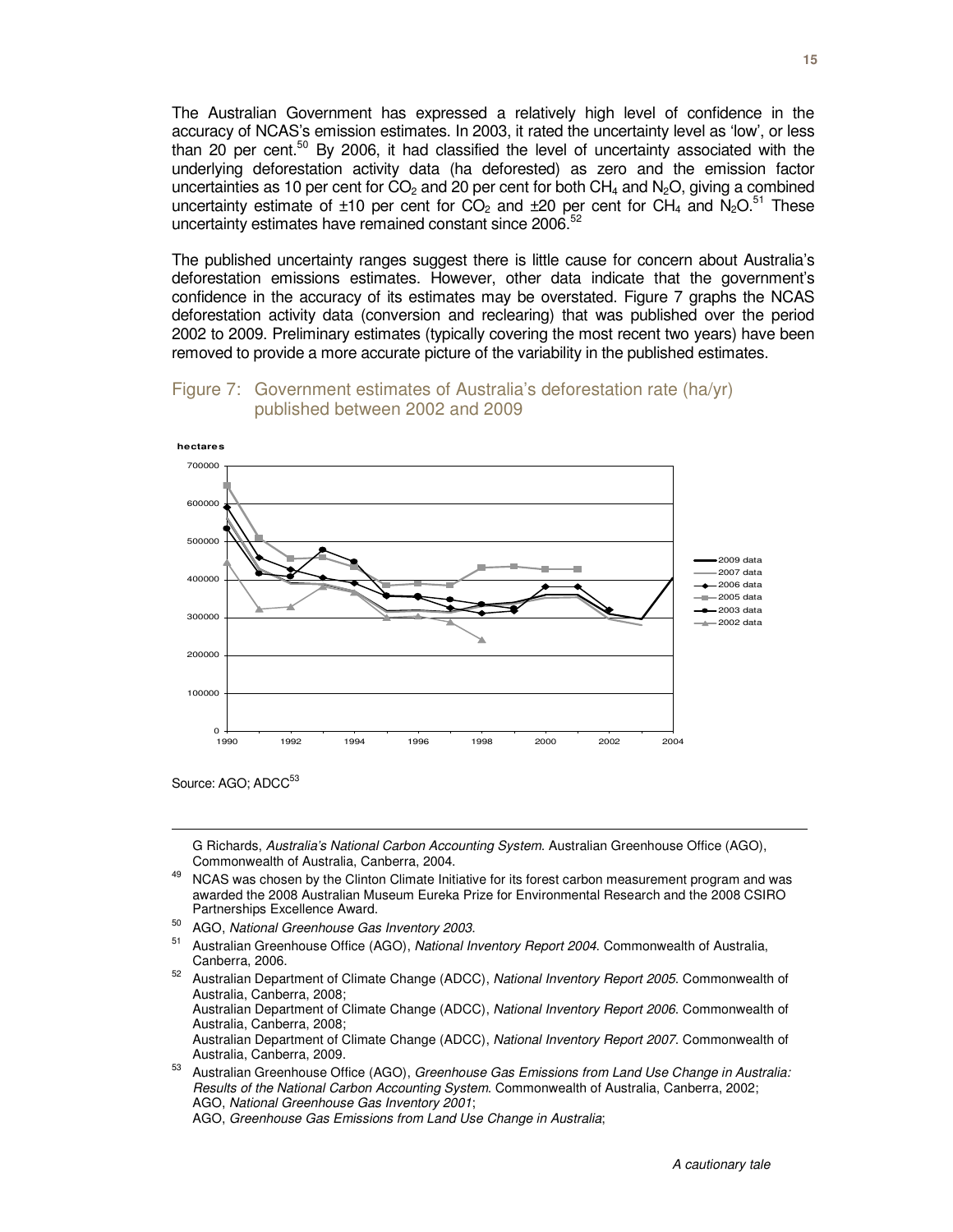The Australian Government's estimates of deforestation since the commencement of NCAS have varied considerably, by over 50 per cent in some years. The degree of variability was reduced significantly in the two most recently published datasets (2007 and 2009), but differences of up to six per cent for particular years are still present, contrary to the government's stated position that there is zero uncertainty in the activity data.<sup>54</sup>

Further questions about the uncertainty associated with the activity data arise when the NCAS results are compared to those generated by state monitoring programs. Since 1995, the Queensland Government has run a satellite-based woody-vegetation-change monitoring program called the Statewide Landcover and Trees Study (SLATS). Like NCAS, SLATS is highly regarded both in Australia and internationally and it now forms an integral part of Queensland's natural-resource management policy framework. The success of the SLATS program resulted in its replication in New South Wales in the mid-2000s.

As discussed in Section 3, there is a difference between the woody-vegetation clearing that is tracked by SLATS in Queensland and New South Wales and the deforestation that is monitored by NCAS.<sup>55</sup> SLATS monitors the removal of perennial woody vegetation and is able to detect woody-vegetation change to a minimum threshold of approximately eight per cent foliage projective cover (FPC) (roughly 16 per cent crown cover).<sup>56</sup> However, SLATS also generates woody-vegetation change data confined to vegetation with an FPC of ≥10–12 per cent, <sup>57</sup> which approximates the ≥20 per cent crown-cover definition that is used for the purposes of NCAS.<sup>58</sup>

Figure 8 compares the NCAS deforestation activity data for Queensland to the ≥10–12 per cent FPC woody-vegetation-clearing data published by SLATS for the period 1990 to 2005. There are significant discrepancies between the datasets, with SLATS showing noticeably

Australian Greenhouse Office (AGO), Greenhouse Gas Emissions from Land Use Change in Australia: Results of the National Carbon Accounting System 1988–2003. Commonwealth of Australia, Canberra, 2005;

ADCC, National Inventory Report 2006;

- ADCC, National Inventory Report 2007.
- <sup>54</sup> AGO, National Greenhouse Gas Inventory 2003; AGO, National Inventory Report 2004; ADCC, National Inventory Report 2005; ADCC, National Inventory Report 2006; ADCC, National Inventory Report 2007.
- <sup>55</sup> A Macintosh, The National Greenhouse Accounts and Land Clearing: Do the Numbers Stack Up? The Australia Institute, Canberra, 2007; Queensland Department of Natural Resources and Water (QDNRW), Land cover change in Queensland 2006–07: a Statewide Landcover and Trees Study (SLATS) Report. Queensland Government, Brisbane, 2008;
	- QDERM, Land cover change in Queensland 2007–08.
- <sup>56</sup> QDNRW, Land cover change in Queensland 2006–07; QDERM, Land cover change in Queensland 2007–08.
- <sup>57</sup> The SLATS 10 to 12 per cent FPC clearing data excludes areas that were not mapped as woody vegetation in 1991 (young regrowth).

 $\overline{a}$ 

AGO, National Greenhouse Gas Inventory 2003;

AGO, National Inventory Report 2004;

ADCC, Tracking to Kyoto and 2020;

Queensland Department of Natural Resources and Mines (QDNRM), Land Cover Change in Queensland 1999–2001. Queensland Government, Brisbane, 2003; Queensland Department of Natural Resources and Mines (QDNRM), Land Cover Change in Queensland 2001–2003, Incorporating 2001–2002 and 2002–2003 Change Periods: A Statewide Landcover and Trees Study (SLATS) Report. Queensland Government, Brisbane, 2005; Queensland Department of Natural Resources and Mines (QDNRM), Land Cover Change in Queensland 2003–2004: A Statewide Landcover and Trees Study (SLATS) Report. Queensland Government, Brisbane, 2006; QDNRW, Land cover change in Queensland 2006–07; QDERM, Land cover change in Queensland 2007–08.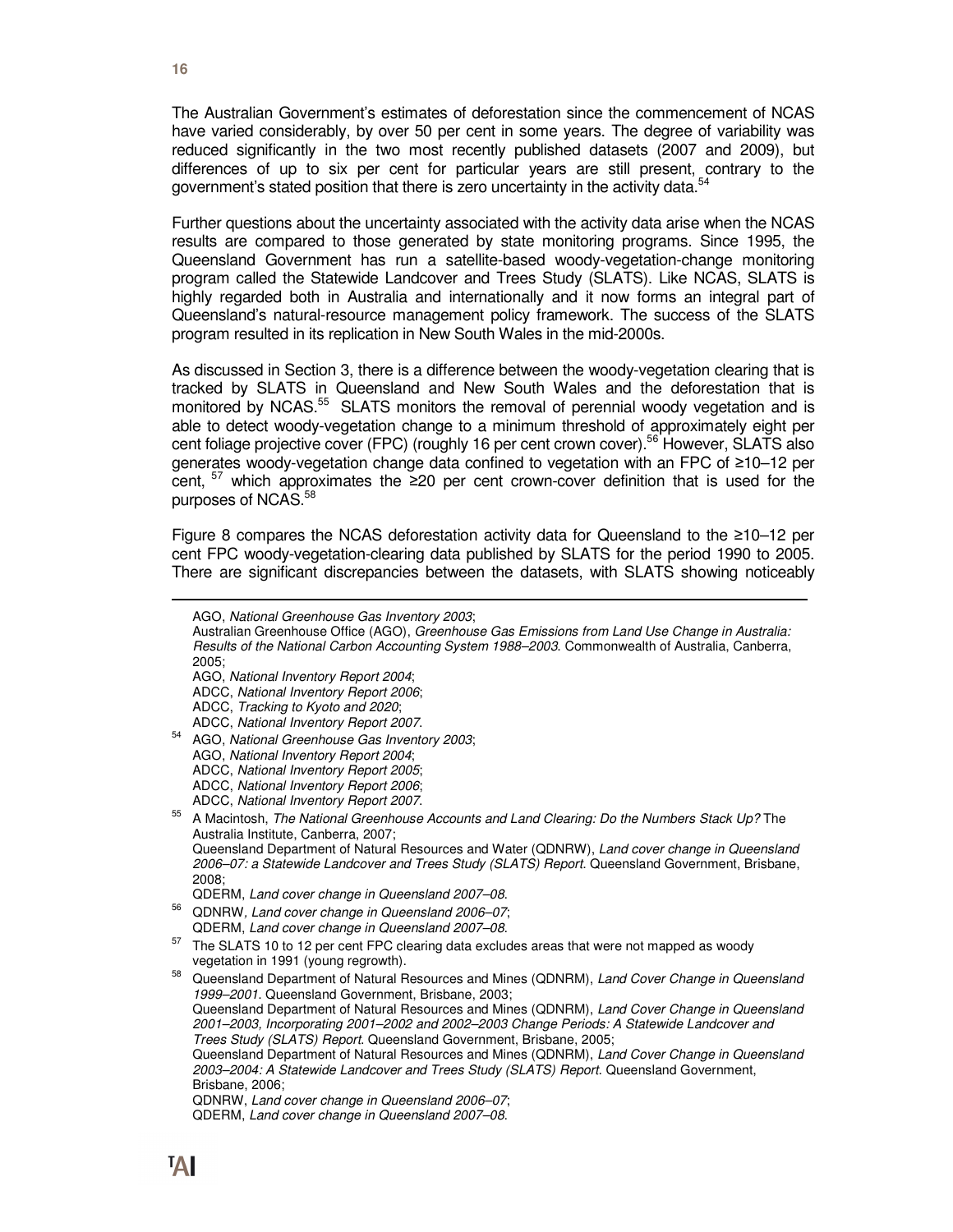higher clearing estimates in most years. The Australian Government has not provided an explanation for the differences. One theory hinges on NCAS's approach to forest classification.<sup>59</sup>

Over the past two decades, clearing in Queensland has progressively moved into more marginal agricultural areas with sparse vegetation, a significant proportion of which sits close to the forest classification threshold. NCAS adopts a deliberately conservative approach to forest classification to avoid false positives, justified on the basis that a more liberal approach could artificially inflate the base-year estimate of Australia's deforestation emissions. $60$  The adoption of this conservative approach to forest classification may have resulted in NCAS excluding a significant amount of vegetation clearance that is picked up by SLATS.

While this explanation is logical, and it has not been refuted by the Australian Government, it does not explain why the estimates of woody-vegetation clearing in New South Wales are significantly lower than the equivalent NCAS deforestation estimates (see Appendix A). For the years from 1990 to 2005, the annual woody-vegetation-change estimates published by the New South Wales Government are between 31 to 74 per cent lower than the latest NCAS deforestation estimates.<sup>61</sup>

#### Figure 8: Queensland clearing data, NCAS vs. SLATS 10 to 12 per cent FPC, 1990 to 2005



Source: QDNRM: QDNRW: QDERM: ADCC<sup>62</sup>

<sup>59</sup> Macintosh, The National Greenhouse Accounts; A Macintosh, Response to the Federal Government's Critique of The National Greenhouse Accounts and Land Clearing: Do the Numbers Stack Up? The Australia Institute, Canberra, 2007.

 $^{60}$  AGO, Greenhouse Gas Emissions from Land Use Change in Australia.

NSWDECCW, New South Wales State of the Environment 2009; ADCC, Tracking to Kyoto and 2020.

<sup>&</sup>lt;sup>62</sup> QDNRM, Land Cover Change in Queensland 1999-2001; QDNRM, Land Cover Change in Queensland 2001–2003; QDNRM, Land Cover Change in Queensland 2003–2004; QDNRW, Land cover change in Queensland 2006–07; QDERM, Land cover change in Queensland 2007–08; ADCC, Tracking to Kyoto and 2020.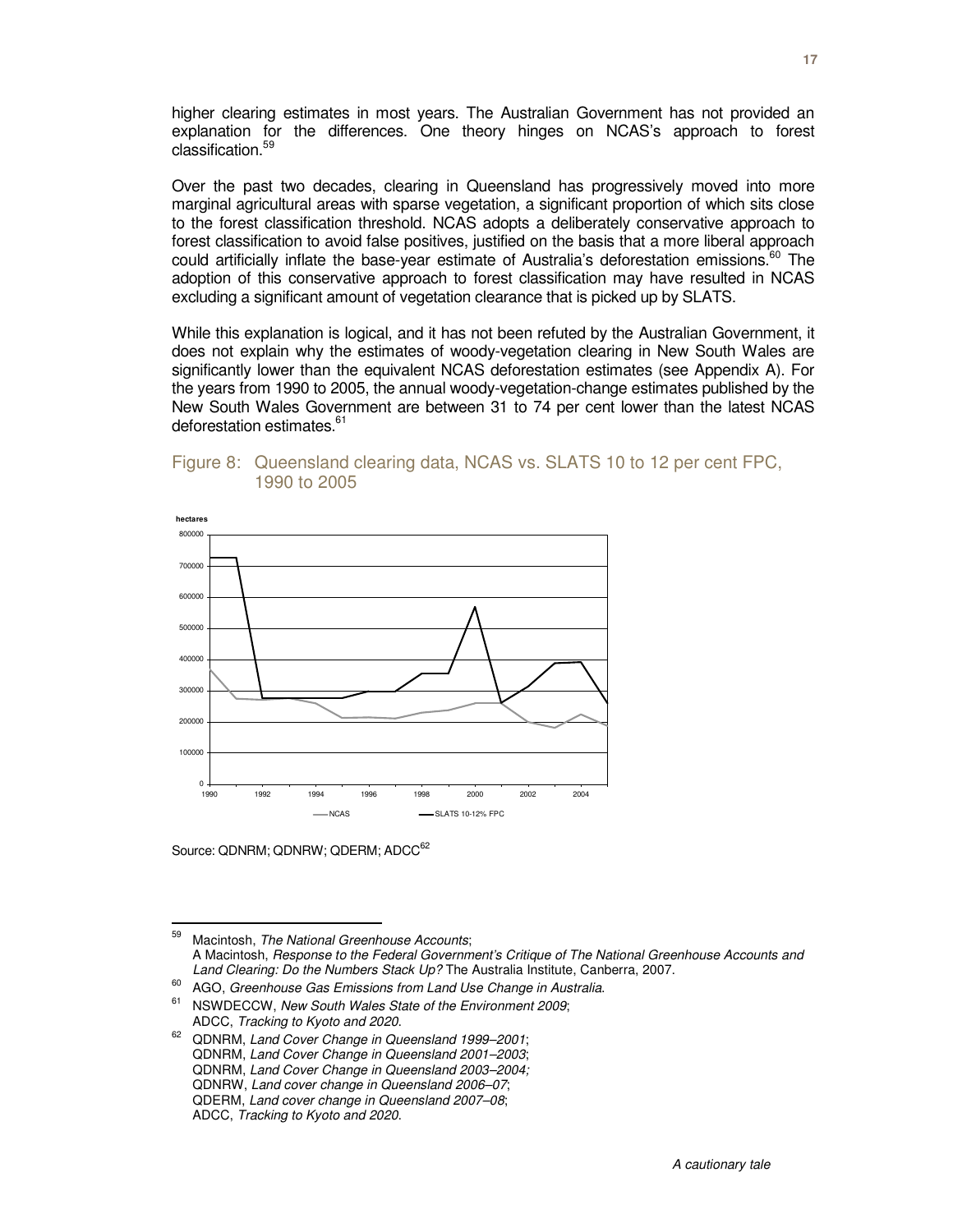Consistent with the activity data results, NCAS's deforestation emissions estimates have also been highly variable. Figure 9 graphs the  $CO<sub>2</sub>$  deforestation emissions that were reported by the Australian Government from 2002 to 2007. Over this period, the emission estimates varied by up to 30 per cent in particular years. The base-year estimate has varied by up to 11 per cent. Since 2006, there has been less variability but differences of up to 15 per cent have still been recorded.



#### Figure 9: Reported Australian CO<sub>2</sub> deforestation emissions

Source: AGO; ADCC<sup>63</sup>

The fluctuations in emissions estimates could be attributable to a number of factors, including changes in activity data, increases in geographic coverage, model reruns and technical modifications. However, a lack of transparency in the operation of NCAS has made it difficult to identify the underlying drivers of the variability. These transparency problems have caused consternation amongst academics, non-government organisations, opposition political parties and state government agencies. $64$  Transparency issues associated with deforestation

63 AGO, Greenhouse Gas Emissions from Land Use Change in Australia;

- AGO, Greenhouse Gas Emissions from Land Use Change in Australia;
- AGO, National Greenhouse Gas Inventory 2003;
- AGO, Greenhouse Gas Emissions from Land Use Change in Australia;
- AGO, National Inventory Report 2004;
- ADCC, National Inventory Report 2005;
- ADCC, National Inventory Report 2006;
- ADCC, Tracking to Kyoto and 2020;

ADCC, National Inventory Report 2007.

AGO, National Greenhouse Gas Inventory 2001;

 $64$  Macintosh, The National Greenhouse Accounts: Macintosh, Response to the Federal Government's Critique of The National Greenhouse Accounts; Parliament of Australia Senate, 'Orders for the production of documents 2009', 2009; Parliament of Australia Senate, 'Notice Paper No. 108', Monday 22 February 2010; Parliament of Australia Senate, Finance and Public Administration Legislation Committee, Estimates— Proof Committee Hansard, 8 February 2010.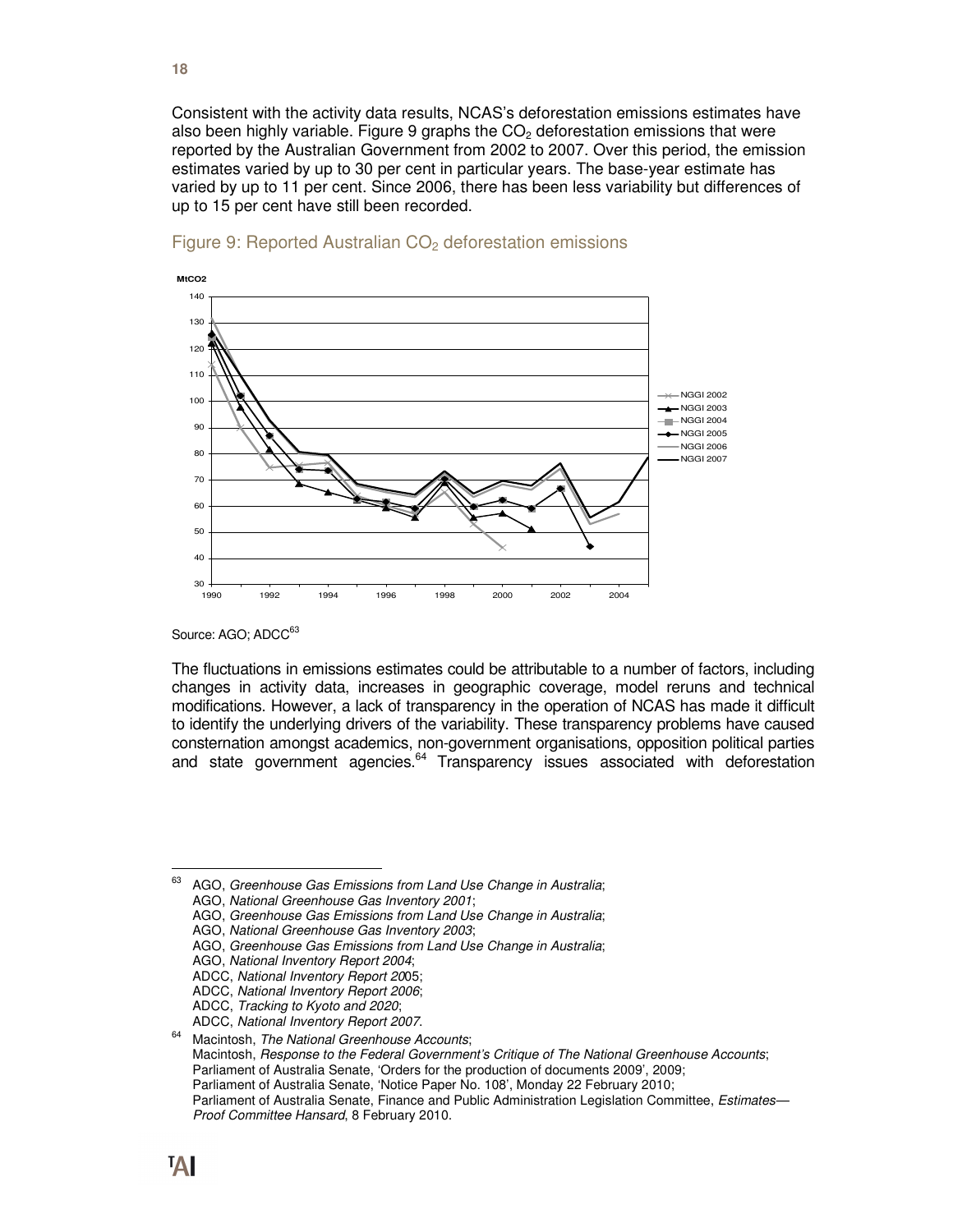emissions and NCAS have also been noted in reviews of Australia's inventory submissions under the UNFCCC.<sup>65</sup>

In March 2010, 13 years after NCAS was established, the Australian Government finally released fine-scale data on forest cover and land-use change. The information was released under a return-to-order motion made by the Australian Greens and supported by the conservative Liberal-National Party Coalition in the Australian Senate. At the time of writing, this information was being analysed by independent researchers to identify the causes of some of the irregularities that have been detected.

The issues associated with the measurement of deforestation emissions in Australia illustrate the types of problems that could arise with a REDD scheme. Measurement difficulties could easily result in a significant over- or under-estimation of REDD abatement. This could be a product of deliberate manipulation of the data or inadvertent errors that arise as a result of the inherent difficulties associated with measuring REDD emissions. The complexity associated with the measurement of REDD emissions naturally reduces transparency, a situation that can easily be aggravated by a reluctance on behalf of governments to divulge data and details of their monitoring systems.

# 4.4 Difficulty of reducing land clearing

The story of deforestation in Australia demonstrates the magnitude of the task facing any international REDD scheme. Australia is a developed country with advanced technological capabilities and, by global standards, good governance and institutional arrangements for the implementation of legal and policy measures. Poverty levels are low, literacy and education levels are high, and government budgetary pressures are slight in comparison to those faced by other countries. Further, there has been sustained public pressure for a reduction in deforestation for at least 20 years. Despite these factors, Australia has struggled to control deforestation.

Recently, there have been signs of progress, particularly in Queensland. However, it would be premature to say that deforestation is no longer an issue in Australia. The difficulty that Australia has experienced in controlling deforestation should serve as a warning about the potential obstacles that stand in the way of an environmentally effective international REDD scheme. If a country like Australia finds it hard to halt deforestation, what is the outlook for developing countries with less advanced institutional, governance, monitoring and economic systems?

# **5. Conclusion**

It is difficult to draw direct parallels between the Australian experience with deforestation and the proposed REDD schemes. The political environment has changed since the Kyoto Protocol and its rules were negotiated and history may not be a good guide to how the international climate regime will evolve in the coming years. The drivers of deforestation in Australia are also different from those in tropical developing countries, as are the economic, social, and governmental environments. Notwithstanding these considerations, the Australian experience does provide insights into the risks associated with a market-linked REDD scheme, especially the obstacles to success and the potential for the scheme to undermine the environmental credibility of the international climate regime.

<sup>65</sup> UNFCCC Secretariat, Report of the individual review of the greenhouse inventory of Australia submitted in 2008. FCCC/ARR/2008/AUS. UNFCCC Secretariat, Bonn, Germany, 2009.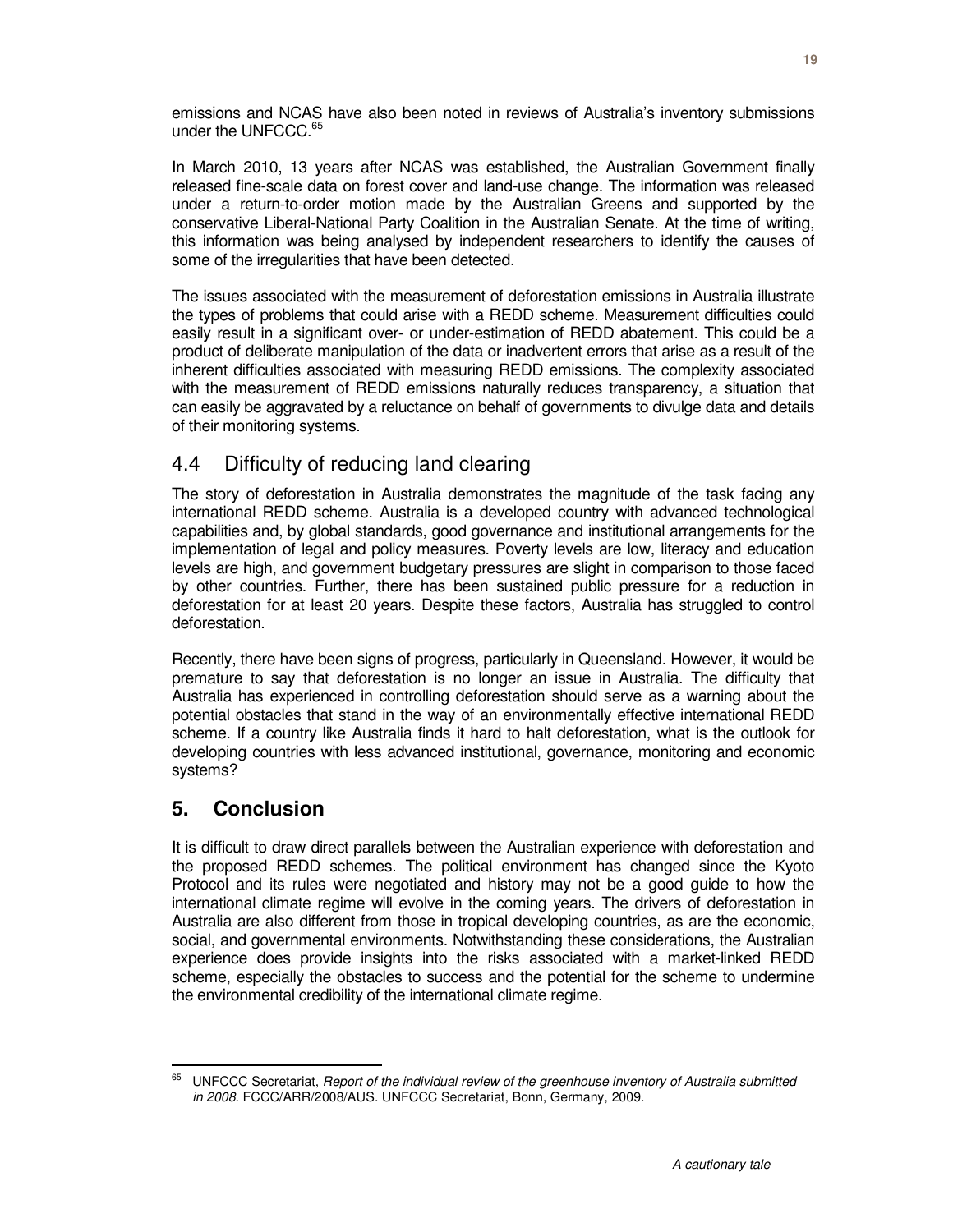Skutsch et al. have described deforestation as 'a hard nut to crack'.<sup>66</sup> The history of deforestation regulation and reform in Australia highlights just how hard the task is. Fifteen years of government action has yielded variable results, some good, some not so good. It took a full decade of failed measures and half attempts before concerted steps were taken to clamp down on clearing. There are now signs of progress but deforestation continues to be an issue of concern—all this in a developed country with few of the governance, institutional and technical problems that stand in the way of progress in developing countries.

More than simply highlighting how difficult reducing REDD emissions in developing countries is likely to be, the Australian experience is a reminder of how the environmental credibility of an international REDD scheme could be undermined. The success of any future marketlinked REDD scheme will hinge on how well baselines approximate BAU emissions, the accuracy of emissions estimates and the capacity to identify drivers of emission trends. Despite having all the required institutional and technical capabilities, Australia has struggled with all three. Its deforestation baseline under the Kyoto Protocol was deliberately manipulated. In domestic policy processes, the Australian Government has found it difficult to formulate accurate deforestation emissions projections. And while it has one of the most advanced satellite monitoring systems in the world, the Australian Government's deforestation emission estimates have been subject to considerable uncertainty and lacked transparency.

There has been a tendency in some circles to over-hype the benefits of a market-linked REDD scheme and downplay the risks and limitations. This paper has deliberately highlighted the latter in an attempt to provide a more realistic picture of what an international REDD scheme might be able to achieve. A well-designed market-linked REDD scheme has the potential to generate significant benefits for all participants; however, progress on REDD will take time and the benefits will not be realised without considerable effort to ensure that any future REDD scheme is designed and administered in a transparent and environmentally robust manner.

 $\overline{a}$ <sup>66</sup> Skutsch et al., 'Clearing the way for reducing emissions from tropical deforestation', p. 330.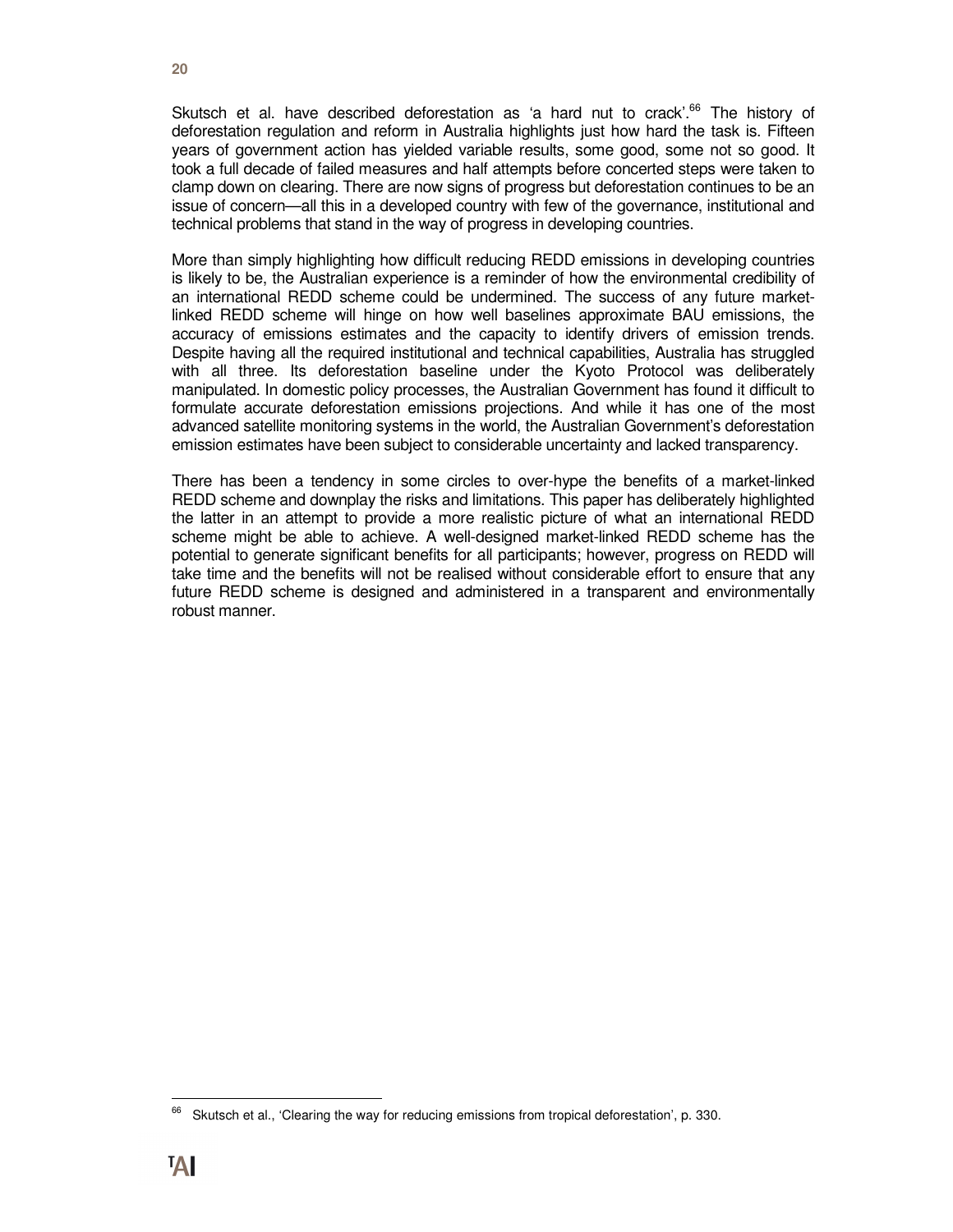#### **References**

Alliance of Small Island States (AOSIS) (2009). Potential effect of Surplus AAUs on Annex I allowed emissions in 2020: Technical Background and Assumptions. AOSIS.

Angelsen, A, Brown, S, Loisel, C, Peskett, L, Streck, C and Zarin, D (2009). Reducing Emissions from Deforestation and Forest Degradation (REDD): An Options Assessment Report. Report for the Government of Norway, Meridian Institute, Washington DC, US.

Australian Bureau of Agricultural and Resource Economics (ABARE) (2004). Australian Commodity Statistics 2004. Commonwealth of Australia, Canberra.

Australian Bureau of Agricultural and Resource Economics (ABARE) (2008). Australian Commodity Statistics 2008. Commonwealth of Australia, Canberra.

Australian Bureau of Meteorology (ABOM) (2009). 'Weather Station Data'. http://www.bom.gov.au/climate/data/weather-data.shtml. Accessed 22 November 2009.

Australian Department of Climate Change (ADCC) (2008). The Australian Government's Initial Report under the Kyoto Protocol: Report to facilitate the calculation of the assigned amount of Australia pursuant to Article 3, paragraphs 7 and 8 of the Kyoto Protocol, Commonwealth of Australia, Canberra.

Australian Department of Climate Change (ADCC) (2008). Carbon Pollution Reduction Scheme: Australia's Low Pollution Future. Commonwealth of Australia, Canberra.

Australian Department of Climate Change (ADCC) (2008). Land Use Change Sector Greenhouse Gas Emissions Projections 2007. Commonwealth of Australia, Canberra.

Australian Department of Climate Change (ADCC) (2008). National Greenhouse Gas Inventory 2006. Commonwealth of Australia, Canberra.

Australian Department of Climate Change (ADCC) (2008). National Inventory Report 2005. Commonwealth of Australia, Canberra.

Australian Department of Climate Change (ADCC) (2008). National Inventory Report 2006. Commonwealth of Australia, Canberra.

Australian Department of Climate Change (ADCC) (2008). Tracking to the Kyoto Target 2007: Australia's Greenhouse Emissions Trends 1990 to 2008–12 and 2020. Commonwealth of Australia, Canberra.

Australian Department of Climate Change (ADCC) (2009). 'Australian Greenhouse Emissions Information System'. http://www.climatechange.gov.au/climatechange/emissions.aspx. Accessed 5 February 2009.

Australian Department of Climate Change (ADCC) (2009). National Inventory Report 2007. Commonwealth of Australia, Canberra.

Australian Department of Climate Change (ADCC) (2009). Tracking to Kyoto and 2020: Australia's Greenhouse Emissions Trends 1990 to 2008–12 and 2020. Commonwealth of Australia, Canberra.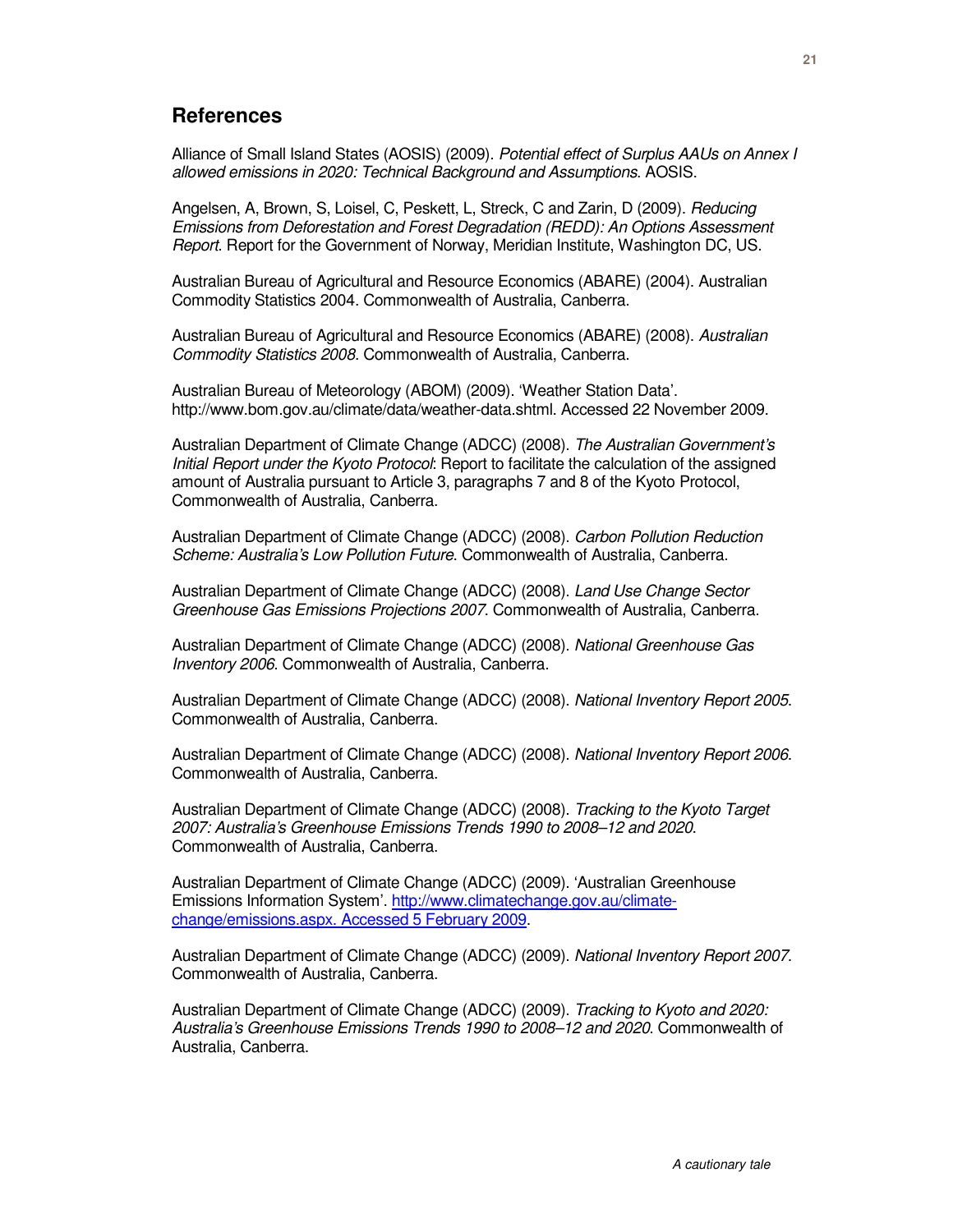**22**

Australian Department of Climate Change (ADCC) (2010). 'Australian Greenhouse Emissions Information System'. http://www.climatechange.gov.au/climatechange/emissions.aspx. Accessed 12 February 2010.

Australian Government (2009). Details of Proposed CPRS Changes. Australian Department of Climate Change.

http://www.climatechange.gov.au/~/media/publications/cprs/CPRS\_ESAS/091124oppnoffer pdf.ashx. Accessed 16 February 2010.

Australian Greenhouse Office (AGO) (2000). Land Clearing: A Social History. Commonwealth of Australia, Canberra.

Australian Greenhouse Office (AGO) (2002). Greenhouse Gas Emissions from Land Use Change in Australia: Results of the National Carbon Accounting System. Commonwealth of Australia, Canberra.

Australian Greenhouse Office (AGO) (2003). Greenhouse Gas Emissions from Land Use Change in Australia: Results of the National Carbon Accounting System 1988–2001. Commonwealth of Australia, Canberra.

Australian Greenhouse Office (AGO) (2003). National Greenhouse Gas Inventory 2001. Commonwealth of Australia, Canberra.

Australian Greenhouse Office (AGO) (2003). Tracking to the Kyoto Target 2003: Australia's Greenhouse Emissions Trends 1990 to 2008–12 and 2020. Commonwealth of Australia, Canberra.

Australian Greenhouse Office (AGO) (2004). National Greenhouse Gas Inventory 2002. Commonwealth of Australia, Canberra.

Australian Greenhouse Office (AGO) (2004). Tracking to the Kyoto Target 2004: Australia's Greenhouse Emissions Trends 1990 to 2008–12 and 2020. Commonwealth of Australia, Canberra.

Australian Greenhouse Office (AGO) (2005). Greenhouse Gas Emissions from Land Use Change in Australia: Results of the National Carbon Accounting System 1988–2003. Commonwealth of Australia, Canberra.

Australian Greenhouse Office (AGO) (2005). National Greenhouse Gas Inventory 2003. Commonwealth of Australia, Canberra.

Australian Greenhouse Office (AGO) (2005). Tracking to the Kyoto Target 2005: Australia's Greenhouse Emissions Trends 1990 to 2008–12 and 2020. Commonwealth of Australia, Canberra.

Australian Greenhouse Office (AGO) (2006). National Greenhouse Gas Inventory 2004. Commonwealth of Australia, Canberra.

Australian Greenhouse Office (AGO) (2006) National Inventory Report 2004. Commonwealth of Australia, Canberra.

Australian Greenhouse Office (AGO) (2006). Tracking to the Kyoto Target 2006: Australia's Greenhouse Emissions Trends 1990 to 2008–12 and 2020. Commonwealth of Australia, Canberra.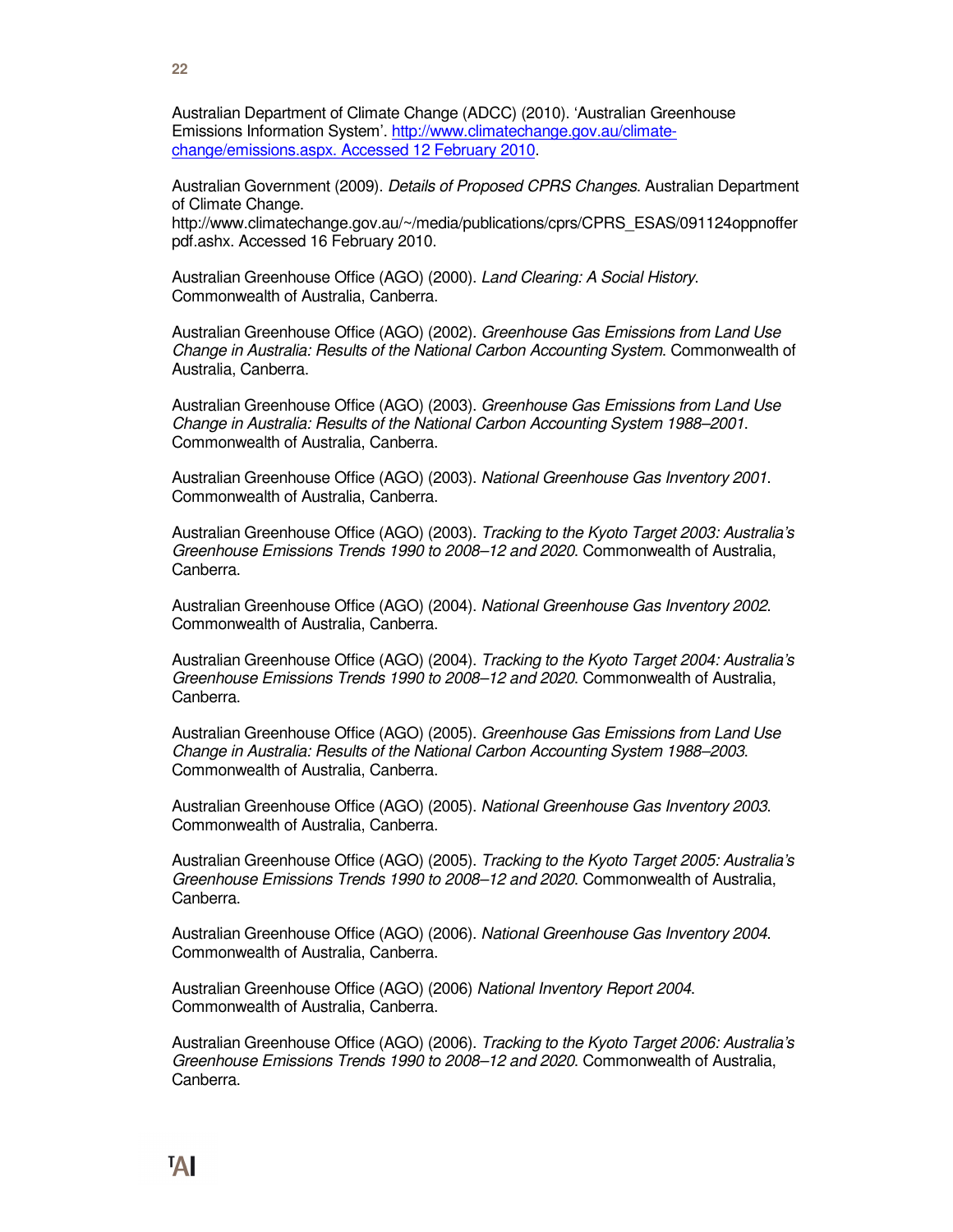Australian Greenhouse Office (AGO) (2007). National Greenhouse Gas Inventory 2005. Commonwealth of Australia, Canberra.

Australian National Audit Office (ANAO) (1997). Commonwealth natural resource management and environment programs: Australia's land, water and vegetation resources. Australian Government Publishing Service, Canberra.

Australian National Audit Office (ANAO) (2004). The Administration of the National Action Plan for Salinity and Water Quality. Commonwealth of Australia, Canberra.

Australian National Audit Office (ANAO) (2007). The Conservation and Protection of National Threatened Species and Ecological Communities. Commonwealth of Australia, Canberra.

Australian National Audit Office (ANAO) (2008). Regional Delivery Model for the Natural Heritage Trust and the National Action Plan for Salinity and Water Quality. Commonwealth of Australia, Canberra.

Australia. State of the Environment Advisory Council, (1996). Australia: State of the Environment 1996; an independent report presented to the Commonwealth Minister for the Environment, Commonwealth of Australia, Canberra.

Australian State of the Environment Committee (2001). Australia: State of the Environment 2001; Independent Report to the Commonwealth Minister for the Environment and Heritage. CSIRO Publishing on behalf of the Department of the Environment and Heritage, Canberra.

Australian State of the Environment Committee (2006). Australia State of the Environment 2006. Commonwealth of Australia, Canberra

Collett, M (2009). 'In the REDD: A Conservative Approach to Reducing Emissions from Deforestation and Forest Degradation'. Carbon and Climate Law Review 3(3): pp. 324–339.

Corbera, E, Estrada, M and Brown, K (2010). 'Reducing greenhouse gas emissions from deforestation and forest degradation in developing countries: revisiting the assumptions'. Climatic Change. Doi: 10.1007/s10584-009-9773-1.

Cosier, P (2004). 'Native Vegetation Reforms in NSW'. Presentation to the Australian Centre for Environmental Law, 29 September 2004. Wentworth Group of Concerned Scientists, Sydney.

DeFries, R Achard, F Brown, S Herold, M Murdiyarso, D Schlamadinger, B and de Souza, C (2007). 'Earth observations for estimating greenhouse gas emissions from deforestation in developing countries'. Environmental Science & Policy 10: pp. 385–394.

den Elzen, M, Roelfsema, M and Slingerland, S (2009). Too hot to handle? The emission surplus in the Copenhagen negotiations. Netherlands Environmental Assessment Agency, The Hague, The Netherlands.

Eliasch, J (2008). Climate Change: Financing Global Forests—The Eliasch Review. H M Stationery Office, London, UK.

Fry, I (2008).'Reducing Emissions from Deforestation and Forest Degradation: Opportunities and Pitfalls in Developing a New Legal Regime'. Review of European Community and International Environmental Law 17(2): pp. 166–182.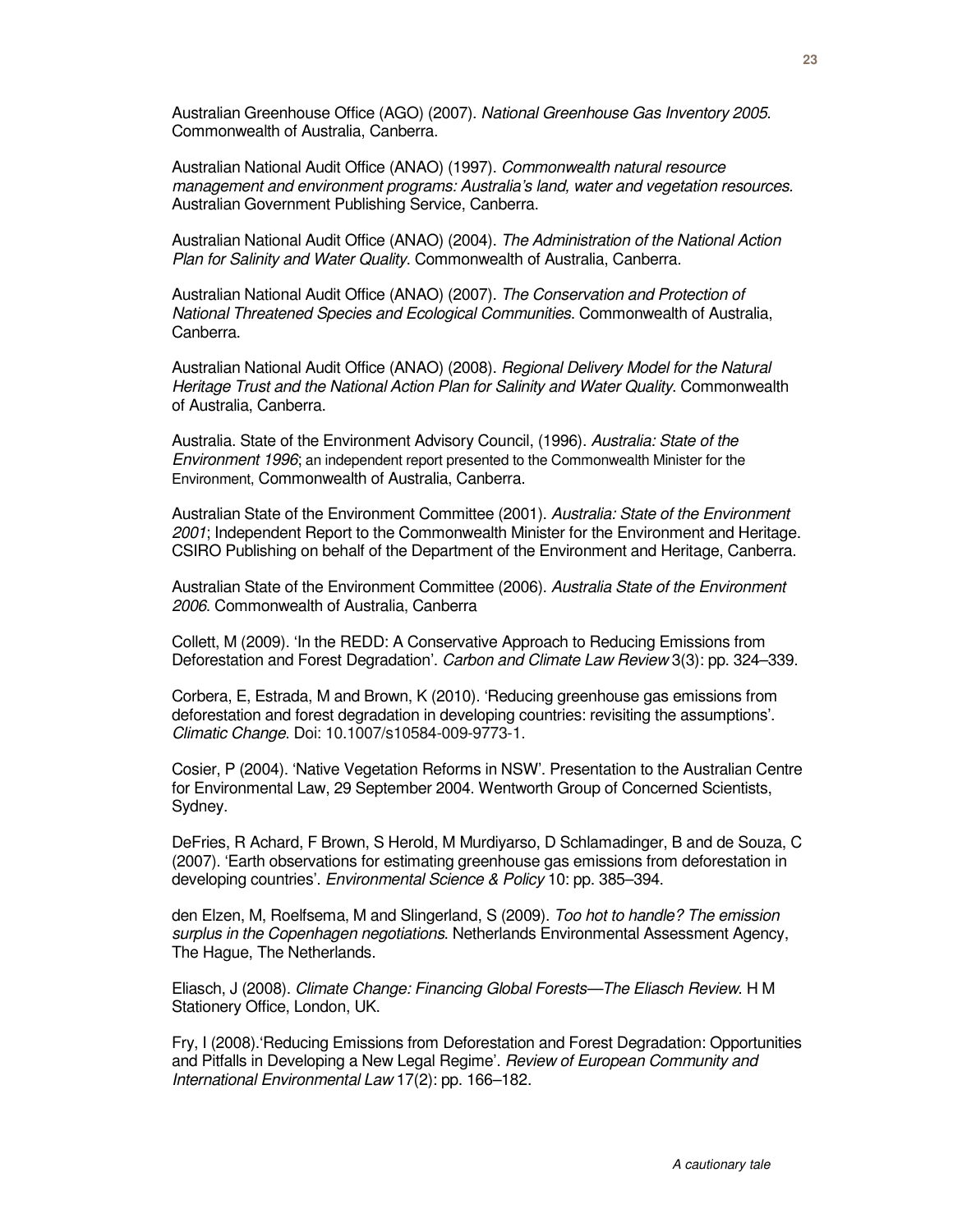**24**

Garnaut, R (2008). The Garnaut Climate Change Review. Cambridge University Press, Cambridge, UK.

Hamilton, C (2001). Running from the Storm: The Development of Climate Change Policy in Australia. UNSW Press, Kensington.

Hamilton, C (2007). Scorcher: The Dirty Politics of Climate Change. Black Inc Agenda, Melbourne.

Hamilton, C and Vellen, L (1999). 'Land-use change in Australia and the Kyoto Protocol'. Environmental Science & Policy 2: pp. 145–152.

Hassall & Associates Pty Ltd (2005). Natural Heritage Trust Phase 1 Final Evaluation. Commonwealth of Australia, Canberra.

Herold, A, Zeri ,G, Dietz, J, Freibauer, A, Hüttner, M, Jung, M, Mollicone, D and Scheffler, M (2008). Emissions and removals from land-use, land use change and forestry activities in a post-Kyoto regime—quantitative analysis of a framework for reducing deforestation. Institute for Applied Ecology, MPI-BGC, ECOFYS, Berlin, Germany.

Hill, R (1997). Investing in Our Natural Heritage: The Commonwealth's Environment Expenditure 1997–98. Commonwealth of Australia, Canberra.

Hill, R (1998). Investing in Our Natural Heritage: The Commonwealth's Environment Expenditure 1998–99. Commonwealth of Australia, Canberra.

Hill, R (1999). Investing in Our Natural and Cultural Heritage: The Commonwealth's Environment Expenditure 1999–2000. Commonwealth of Australia, Canberra.

Hill, R (2000). Investing in Our Natural and Cultural Heritage: The Commonwealth's Environment Expenditure 2000–2001. Commonwealth of Australia, Canberra.

Hill, R (2001). Investing in Our Natural and Cultural Heritage: Commonwealth Environment Expenditure 2001–2002. Commonwealth of Australia, Canberra.

Höhne, N, Wartmann, S, Herold, A and Freibauer, A (2007). 'The rules for land use, land use change and forestry under the Kyoto Protocol–lessons learned for the future climate negotiations'. Environmental Science & Policy 10: pp. 353–369.

Howard, J (1997). Safeguarding the Future: Australia's response to climate change. Commonwealth of Australia, Canberra.

Humphreys, D (2008). 'The politics of "Avoided Deforestation": historical context and contemporary issues'. International Forestry Review 10(3): pp. 433–442.

Karousakis, K and Corfee-Morlot, J (2007). Financing Mechanisms to Reduce Emissions from Deforestation: Issues in Design and Implementation. Organisation for Economic Cooperation and Development (OECD), Paris, France.

Kehoe J (2009) 'Environmental law making in Queensland: The Vegetation Management Act 1999 (Qld)'. Environmental and Planning Law Journal 26(5): pp. 392–410.

Kemp, D (2002). Towards a Sustainable Australia: Commonwealth Environment Expenditure 2002–03. Commonwealth of Australia, Canberra.

TДI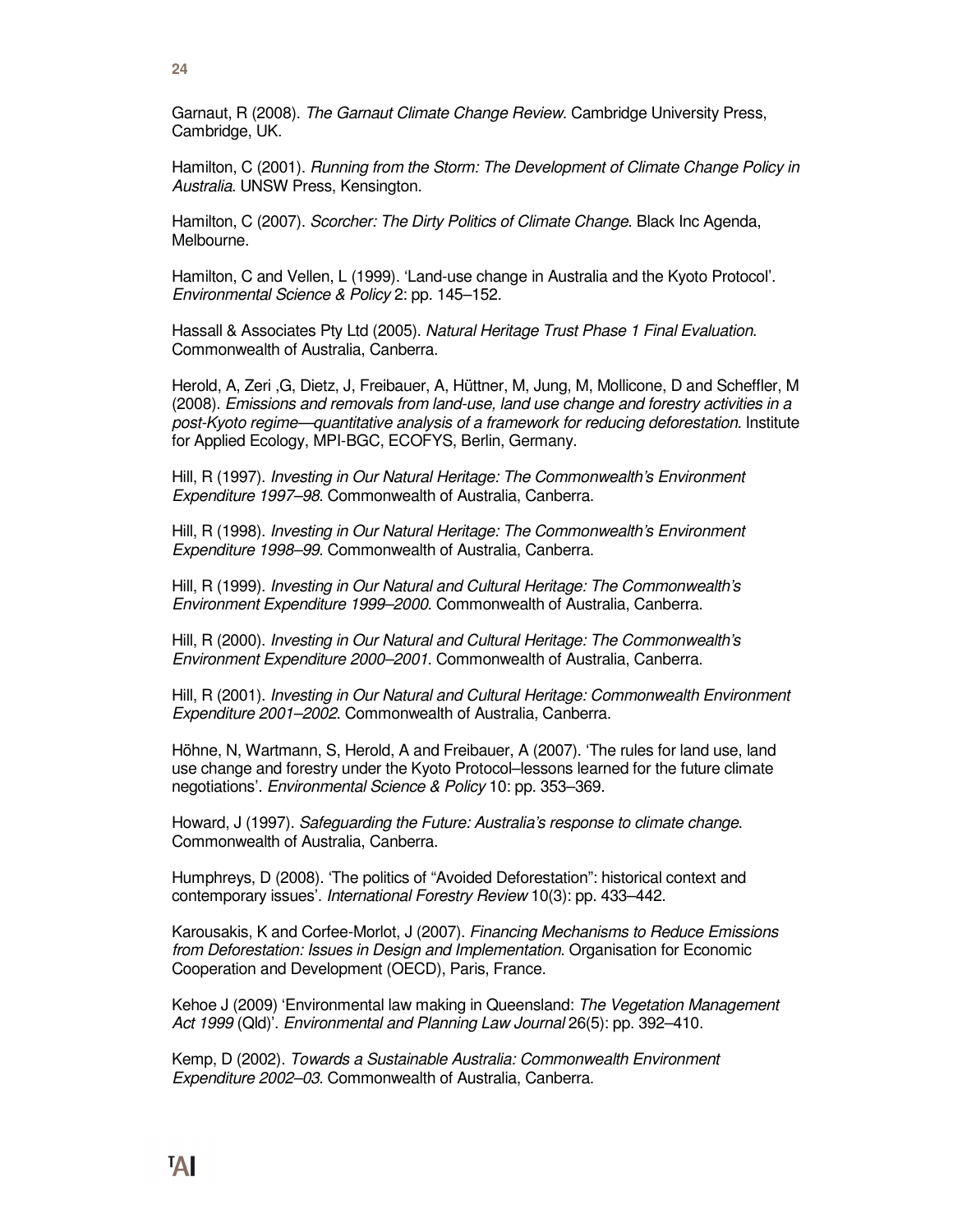Kemp, D (2004). A Sustainability Strategy for the Australian Continent: Environment Budget Statement 2004–05. Commonwealth of Australia, Canberra.

Lee, E, Baird, M and Lloyd, I (1998). 'State Environmental Planning Policy No 46— Protection and Management of Native Vegetation'. Environmental and Planning Law Journal 15(2): pp. 127–135.

Macintosh, A (2007). The National Greenhouse Accounts and Land Clearing: Do the Numbers Stack Up? The Australia Institute, Canberra.

Macintosh, A (2007). Response to the Federal Government's Critique of The National Greenhouse Accounts and Land Clearing: Do the Numbers Stack Up? The Australia Institute, Canberra.

Macintosh, A (2009). 'The Environment Protection and Biodiversity Conservation Act 1999 (Cth): An evaluation of its cost-effectiveness'. Environmental and Planning Law Journal 26(5): pp. 337–362.

McGrath, C (2007). 'End of Broadscale Clearing in Queensland'. Environmental and Planning Law Journal 24: pp. 5–13.

Neeff, T and Ascui, F (2009). 'Lessons from carbon markets for designing an effective REDD architecture'. Climate Policy 9: pp. 306–315.

New South Wales (NSW) Auditor-General (2006). Regulating the Clearing of Native Vegetation. Audit Office of NSW, Sydney, Australia

New South Wales Department of Environment, Climate Change and Water (NSWDECCW) (2009). New South Wales State of the Environment 2009. New South Wales Government, Sydney.

Parliament of Australia Senate (2009). 'Orders for the production of documents 2009'. http://www.aph.gov.au/Senate/work/statistics/bus\_senate/2009/other\_bus/returns\_order.htm . Accessed 16 February 2010.

Parliament of Australia Senate, Finance and Public Administration Legislation Committee (2010). Estimates—Proof Committee Hansard, 8 February 2010. http://parlinfo.aph.gov.au/parlInfo/download/committees/estimate/12745/toc\_pdf/7368- 5.pdf;fileType=application%2Fpdf#search=%22milne%20maps%22. Accessed 16 February 2010

Parliament of Australia Senate (2010). 'Notice Paper No. 108', Monday 22 February 2010. http://parlinfo.aph.gov.au/parlInfo/download/chamber/notices/20100222\_SNP108/toc\_pdf/sn pf\_108.pdf;fileType=application%2Fpdf#search=%22milne%20maps%22. Accessed 16 February 2010

Pearse, G (2007). High and Dry: John Howard, Climate Change and the Selling of Australia's Future. Penguin Books Australia, Camberwell.

Potvin, C, Guay, B and Pedroni, L (2008). 'Is reducing emissions from deforestation financially feasible? A Panamanian case study'. Climate Policy 8: pp. 23–40.

Queensland Department of Environment and Resource Management (QDERM) (2009). Land cover change in Queensland 2007–08: a Statewide Landcover and Trees Study (SLATS) Report. Queensland Government, Brisbane, Australia.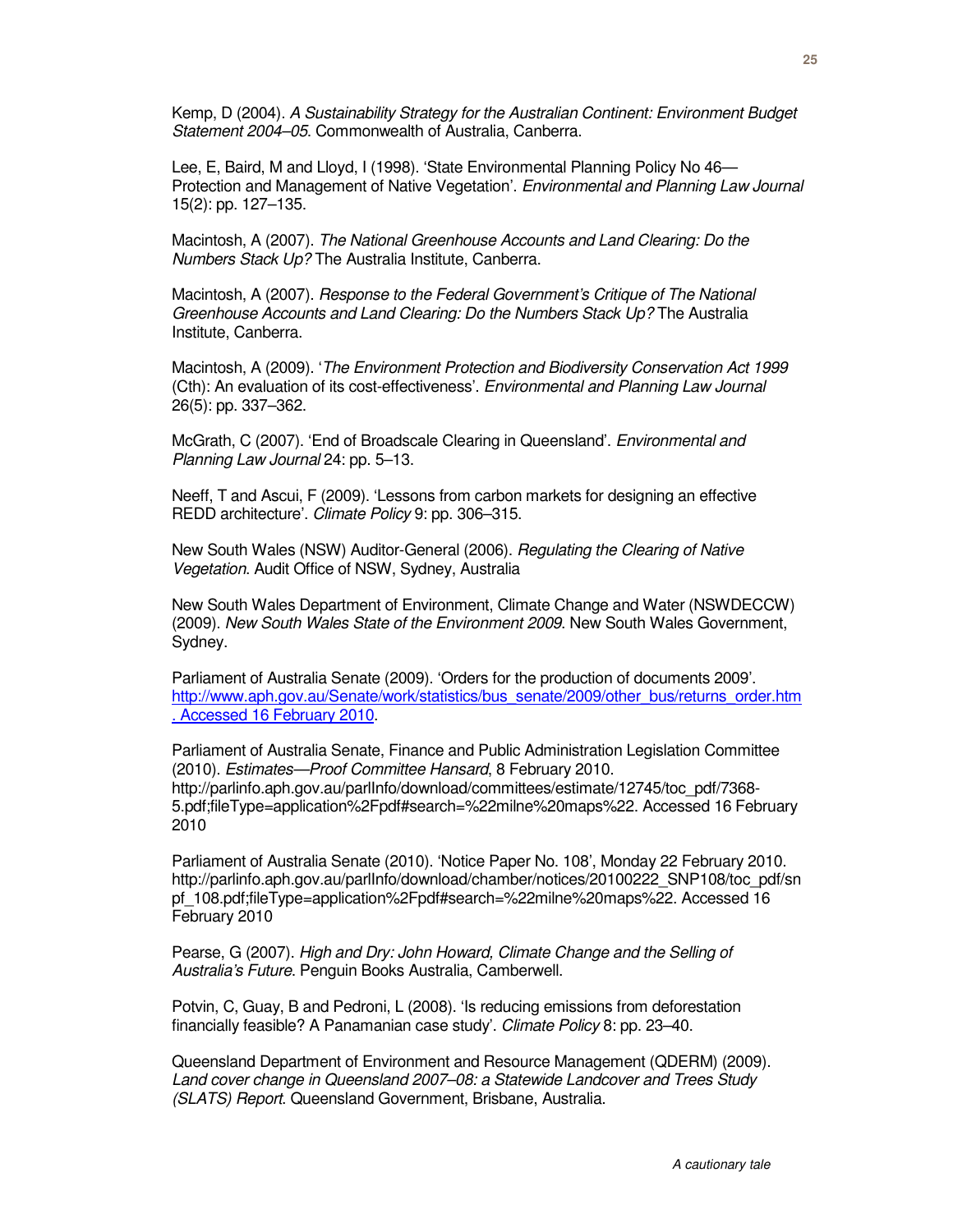Queensland Department of Natural Resources and Mines (QDNRM) (2003). Land Cover Change in Queensland 1999–2001. Queensland Government, Brisbane.

Queensland Department of Natural Resources and Mines (QDNRM) (2005). Land Cover Change in Queensland 2001–2003, Incorporating 2001–2002 and 2002–2003 Change Periods: A Statewide Landcover and Trees Study (SLATS) Report. Queensland Government, Brisbane.

Queensland Department of Natural Resources and Mines (QDNRM) (2006). Land Cover Change in Queensland 2003–2004: A Statewide Landcover and Trees Study (SLATS) Report. Queensland Government, Brisbane.

Queensland Department of Natural Resources and Water (QDNRW) (2008). Land cover change in Queensland 2006–07: a Statewide Landcover and Trees Study (SLATS) Report. Queensland Government, Brisbane.

Richards, G (2004). Australia's National Carbon Accounting System. Australian Greenhouse Office (AGO), Commonwealth of Australia, Canberra.

Rolfe, J (2000). 'Broadscale Tree Clearing in Queensland'. Agenda 7(3): pp. 219–236.

Rolfe, J, Blamey, R and Bennett, J (2000). 'Valuing the preservation of rangelands: Tree clearing in the desert uplands region of Queensland'. Rangeland Journal 22(2): pp. 205– 219.

Skutsch, M, Bird, N, Trines, E, Dutschke, M, Frumhoff, P, de Jong, B, van Laake, P, Masera, and, Murdiyarso, D (2007). 'Clearing the way for reducing emissions from tropical deforestation'. Environmental Science & Policy 10: pp. 322–334.

Skutsch, M and McCall, M (2010). 'Reassessing REDD: governance, markets and the hype cycle'. Climatic Change. Doi: 10.1007/s10584-009-9768-y.

Toyne, P and Farley, R (2000). A Decade of Landcare: Looking Backward—Looking Forward. The Australia Institute, Canberra.

UNFCCC (1998). The Kyoto Protocol, UN. <http://unfccc.int/essential\_background/.

UNFCCC Secretariat (2008). 'Initial reports under Article 7, paragraph 4, of the Kyoto Protocol and initial review report'.

http://unfccc.int/national\_reports/initial\_reports\_under\_the\_kyoto\_protocol/items/3765.php. Accessed 16 February 2010.

UNFCCC Secretariat (2009). Report of the individual review of the greenhouse inventory of Australia submitted in 2008. FCCC/ARR/2008/AUS. UNFCCC Secretariat, Bonn, Germany

UNFCCC Secretariat (2009). Copenhagen Accord, Decision <sup>[2]</sup> / CP15. http://unfccc.int/files/meetings/cop\_15/application/pdf/cop15\_cph\_auv.pdf.

UNFCCC Secretariat (2010) 'GHG data from UNFCCC'. http://unfccc.int/ghg\_data/ghg\_data\_unfccc/items/4146.php. Accessed 16 February 2010

Wong, P (2008). 'A Carbon Pollution Reduction Scheme for Australia'. National Press Club Address, 16 July 2008. http://www.climatechange.gov.au/minister/wong/2008/majorspeeches.aspx. Accessed 13 October 2009

**26**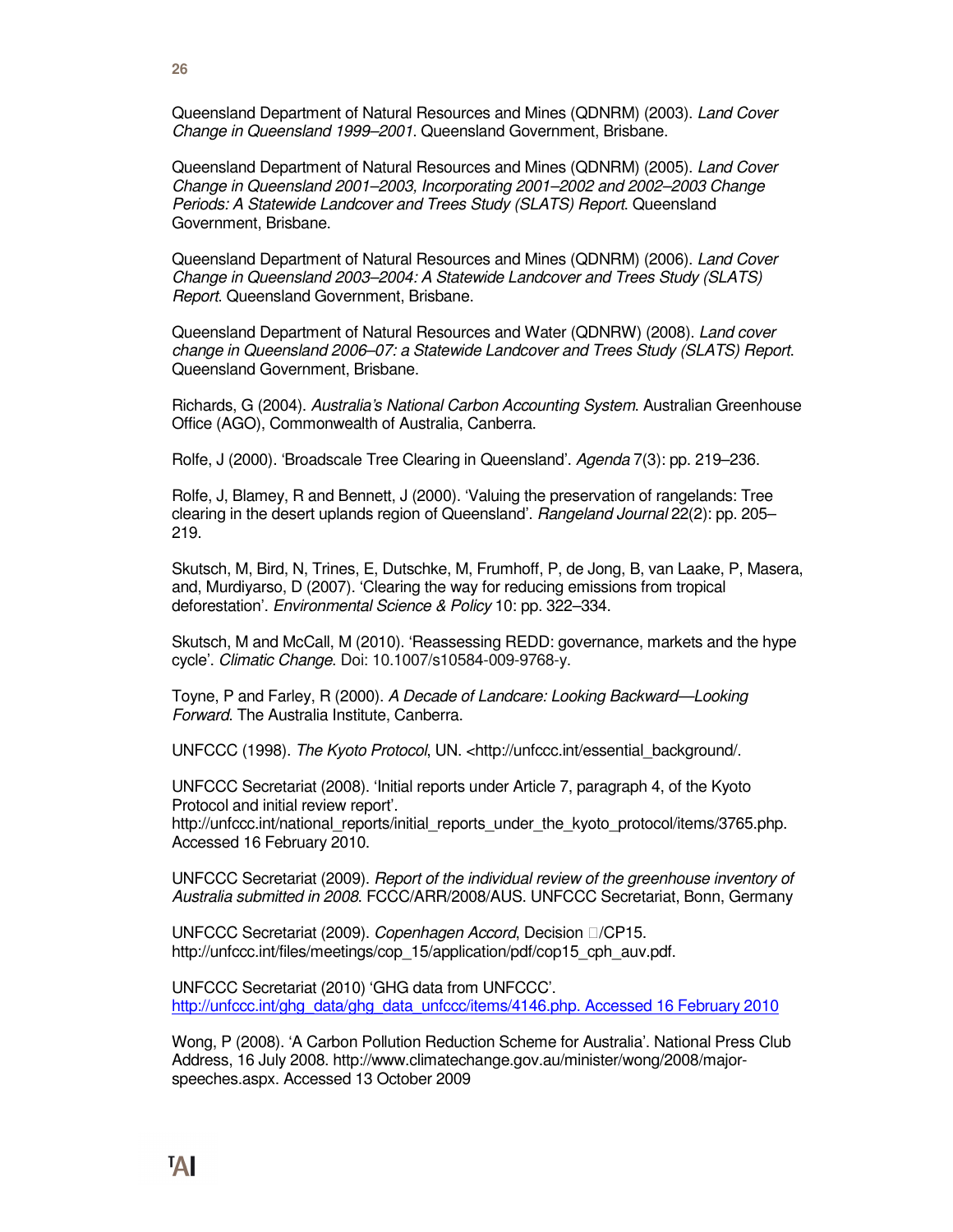Wong, P (2008). 'Forests in a Climate Change World—Unlocking their potential'. Paper delivered to the Asia Pacific Forest Industries Climate Change Conference. http://www.climatechange.gov.au/minister/wong/2008/major-speeches.aspx. Accessed 13 October 2009

Young, A (1996). Environmental Change in Australia since 1788. Oxford University Press, Melbourne.